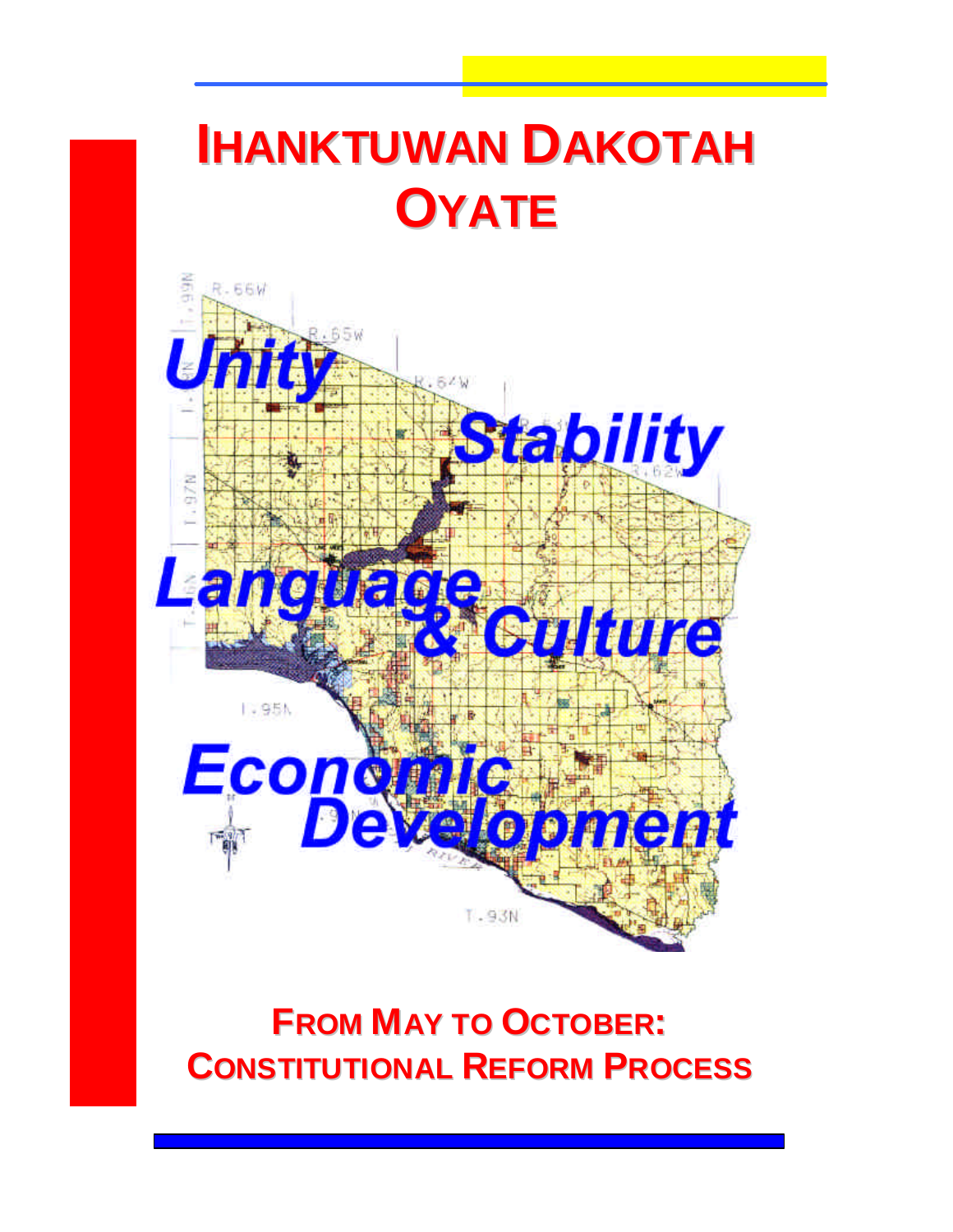## **FROM MAY TO OCTOBER: CONSTITUTIONAL REFORM PROCESS**

*The constitutional reform process is not a panacea to heal all the wounds of political and economic instability, but it is a beginning. All those engaged in the process agree that beginnings are a fragile time and that change comes slowly. Each sovereign individual of the Ihanktuwan Dakotah Oyate must have a chance to define what their future will be.* 

*We hope that this small project will, in some way, contribute to that process.*

**BillSkientris** 

| <b>Presented to:</b> | Vince Two Eagles, Chairperson                                   |
|----------------------|-----------------------------------------------------------------|
|                      | <b>Ihanktuwan Dakotah Oyate Constitution Revision Committee</b> |
| <b>Prepared by:</b>  |                                                                 |
|                      | <b>Barbary Cook</b>                                             |
|                      | Candidate for Master in Public Policy, 2004                     |
|                      | John F. Kennedy School of Government, Harvard University        |
|                      | Kevin Brosseau                                                  |
|                      | Master in Laws Candidate, 2003                                  |
|                      | Harvard Law School, Harvard University                          |
|                      |                                                                 |

**Supervisor:** Professor Joseph Kalt



**The views expressed in this report are those of the author(s) and do not necessarily reflect those of past and present sponsors of the Harvard Project on American Indian Economic Development, the Malcolm Wiener Center for Social Policy, the John F. Kennedy School of Government, or Harvard University. Reports in this series are currently supported by the Christian A. Johnson Endeavor Foundation and the Ford Foundation. The Harvard Project is directed by Professor Stephen Cornell (Udall Center for Studies in Public Policy, University of Arizona), Professor Joseph P. Kalt (John F. Kennedy School of Government, Harvard University) and Dr. Manley Begay (Native Nations Institute, University of Arizona). For further information and reproduction permission, contact the Harvard Project on American Indian Economic Development at (617) 495-1480 and www.ksg.harvard.edu/hpaied.**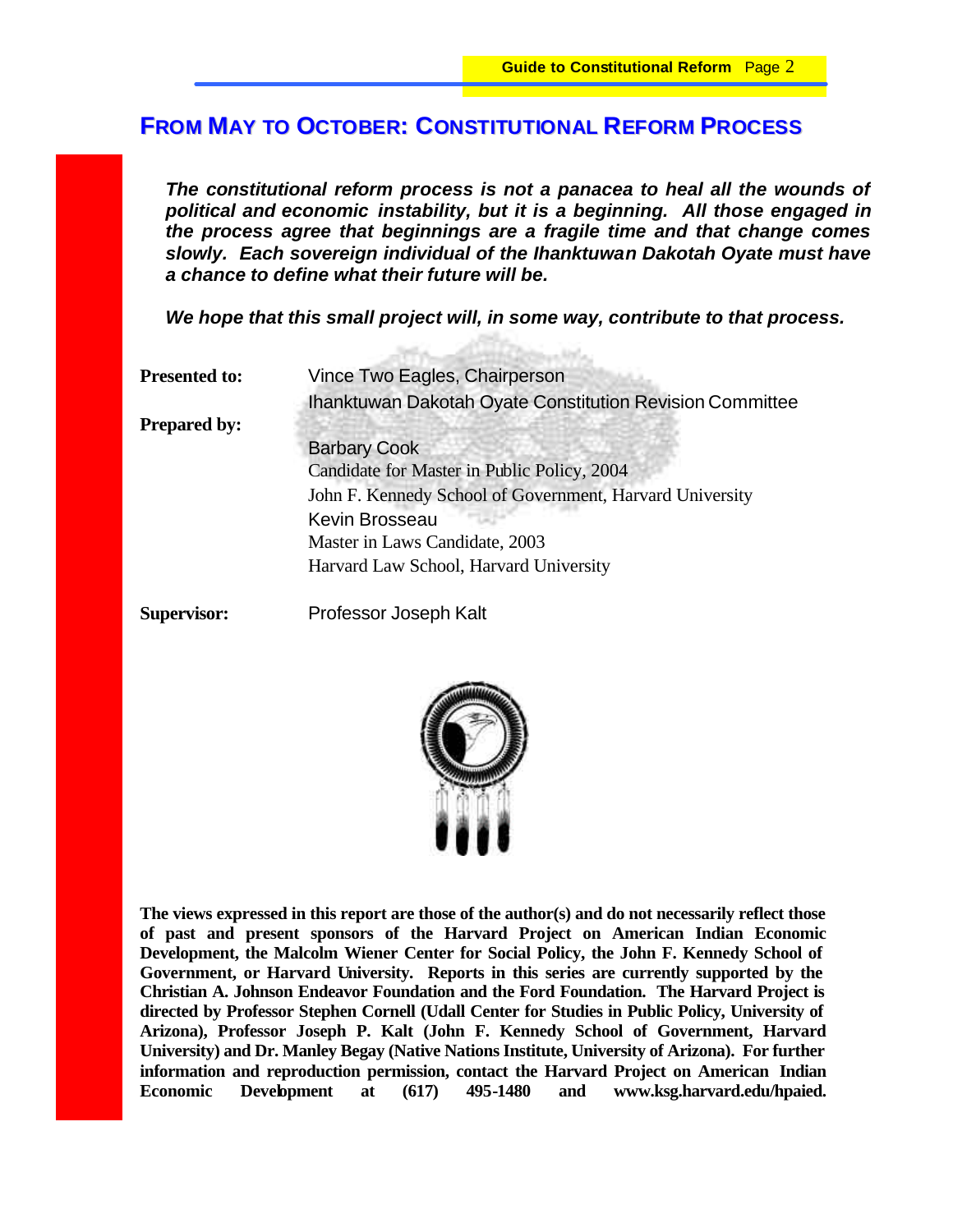# **TABLE OF CONTENTS**

### **Appendices**…………………………………………………….p 42 A: Instructions for editing Microsoft Word

- 
- B: Funding Information
- C: Training Information
- D: Additional survey sample
- E: Bibliography

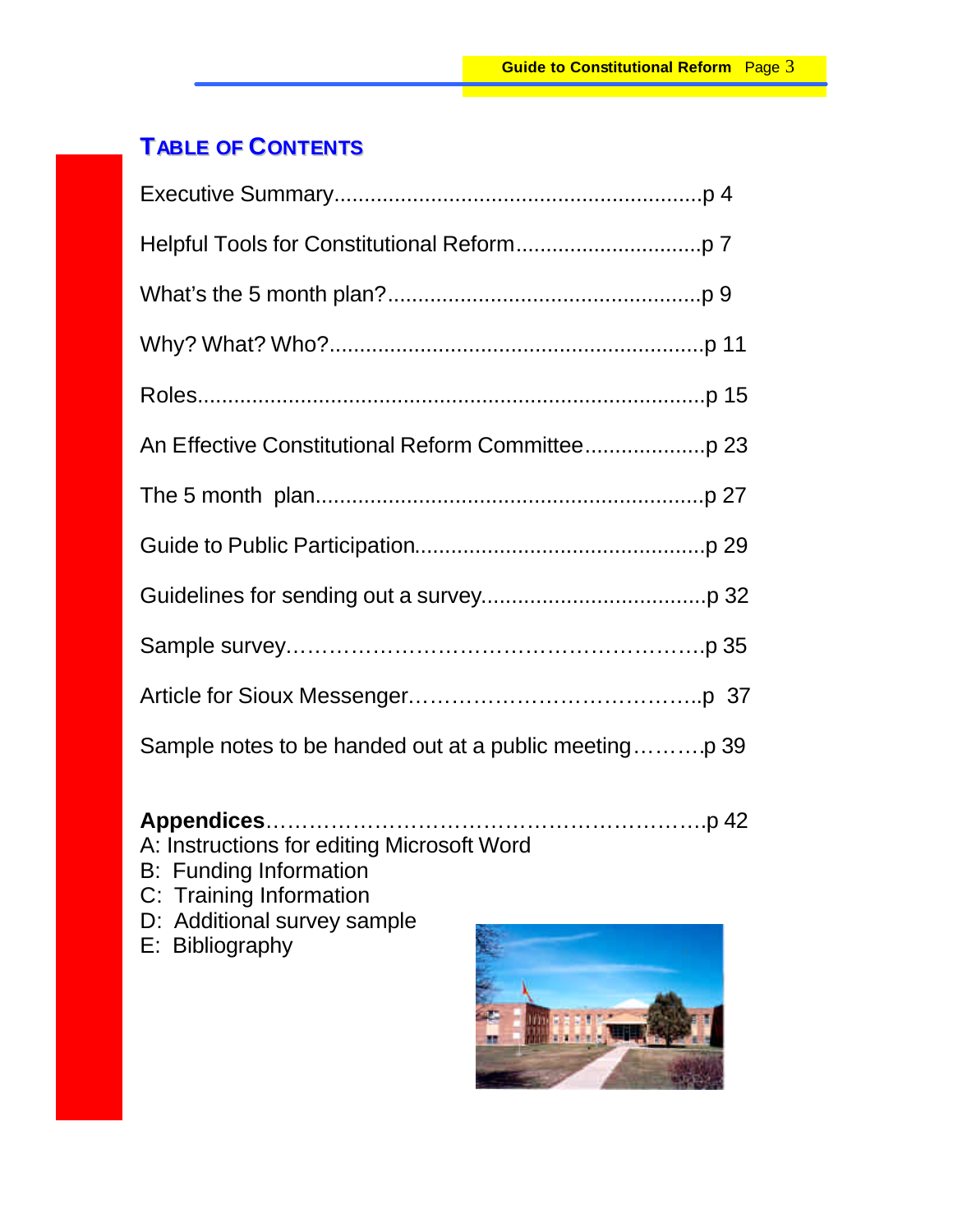# **Executive Summary**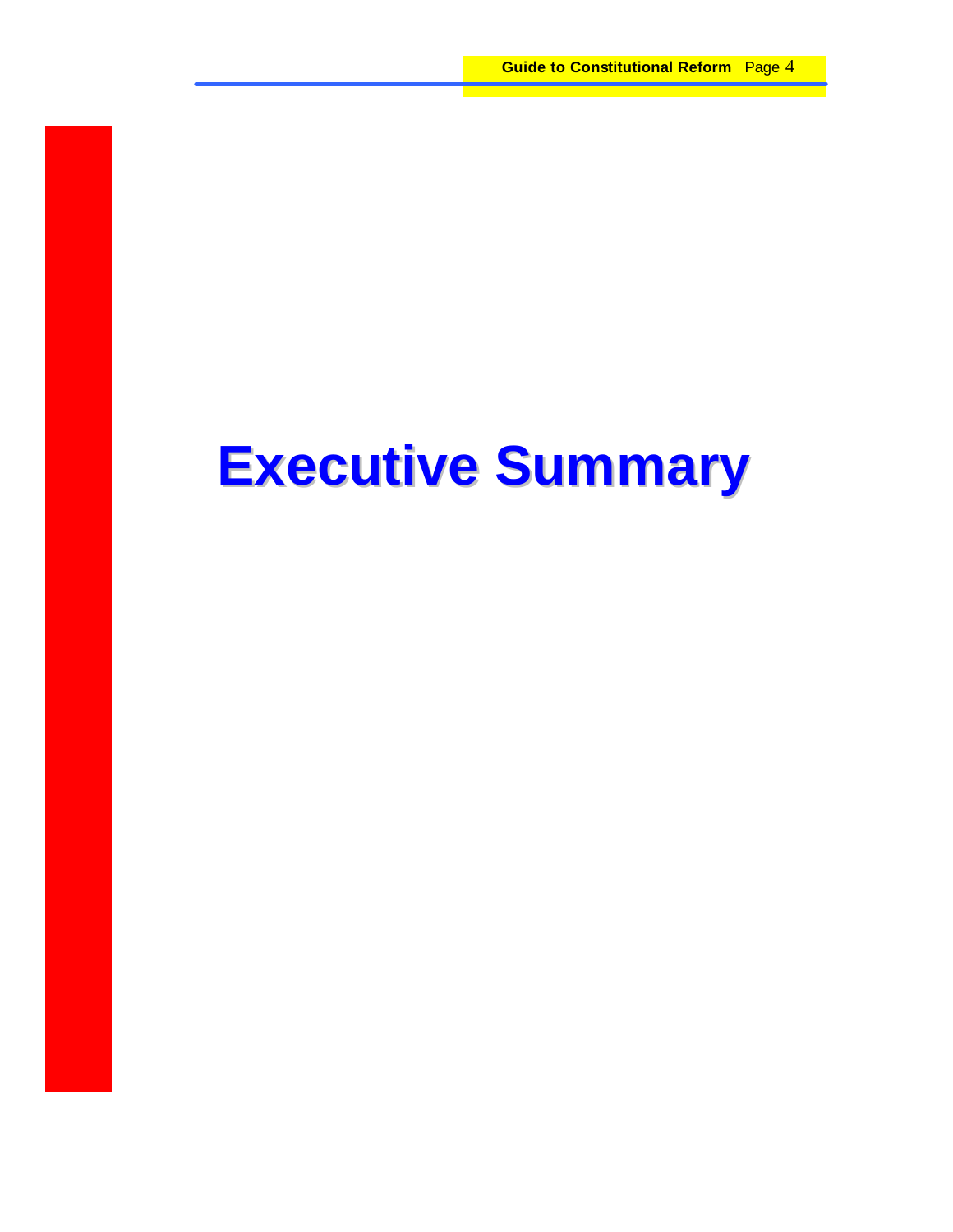# **EXECUTIVE SUMMARY:**

The Ihanktuwan Dakotah Oyate Constitution Revision Committee has been entrusted with the task of recommending constitutional amendments which can help ensure the future political stability and economic development of the Tribe. The Ihanktuwan Dakotah Oyate are proud of their culture and traditions and their future economic potential.

## **KEY THEMES**

A new constitution could help:

- ? promote political stability
- ? promote a more responsive government
- ? promote economic development
- ? protect your Nation's land
- ? preserve your language and culture

Currently, the Ihanktuwan Dakotah Oyate is governed by a General Council made up of all the voting members of the Tribe. The elected executive, entrusted with the management of the business of the Tribe is the Business and Claims Committee (directly elected by members of the Tribe). Other committees have been formed to deal with specific issues. They include the Treaty Steering Committee, the Enrollment Committee and the Constitution Revision Committee. Families also play a very important role in tribal politics.

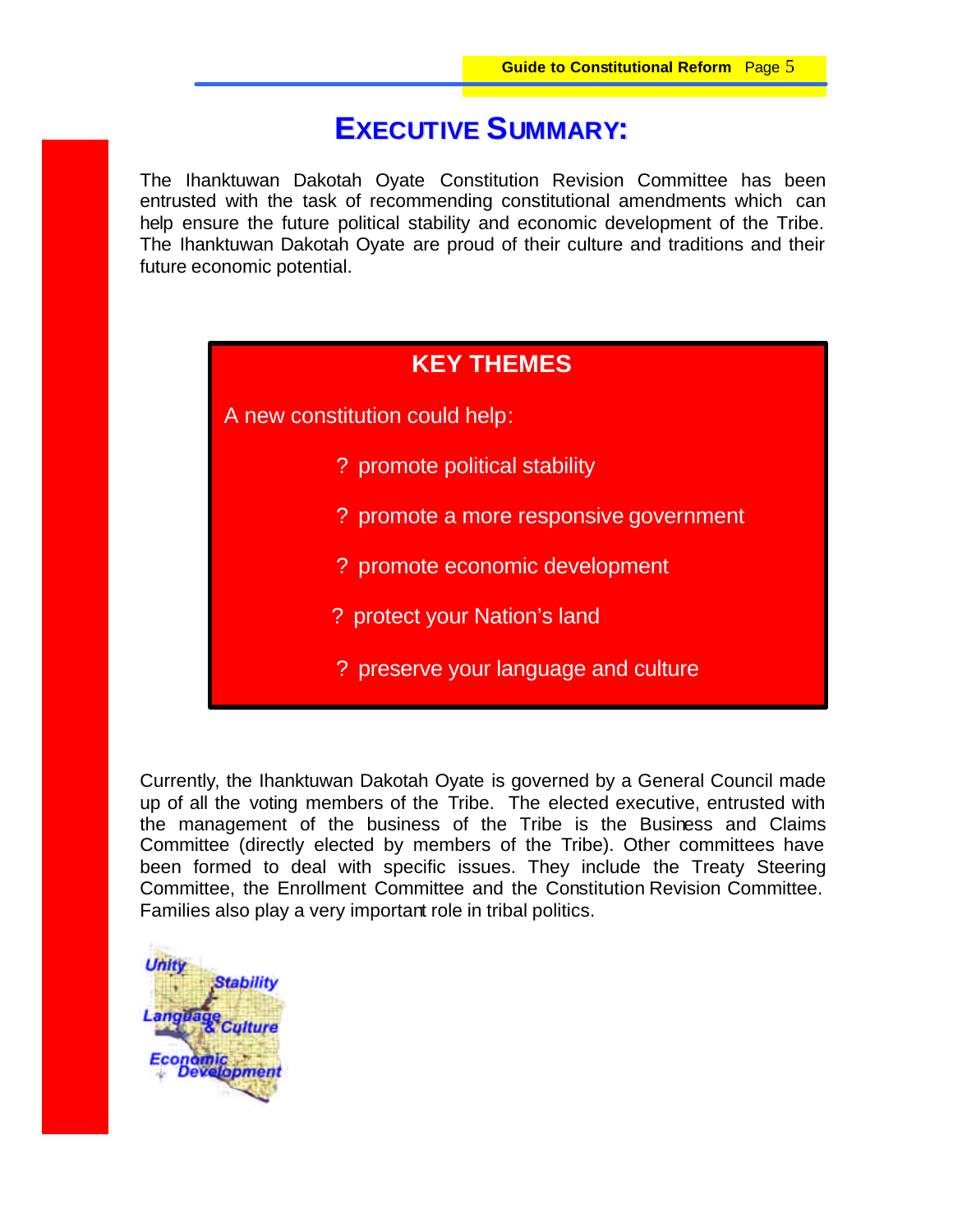Many in the Tribe recognize that a **strong constitution is the foundation** of political stability and economic development in the future. The Constitution Revision Committee invited us to provide advice on possible constitutional reforms visà-vis governance structures and processes, and models for community engagement around that constitutional reform.

During our site visit many people shared their vision for the future of the tribe, an ambitious and generous vision, despite past experiences of discrimination, abuse and neglect by the government.



It was agreed that the constitutional reform process will take many years for the tribe to complete. It was also agreed that this reform process will not be possible without the active participation of **all the members of the tribe**, old and young.

**THE 5 MONTH PLAN**

# **MAY TO OCTOBER**

We have therefore provided a community engagement model for the first set of constitutional reforms, to be carried out over a 5 month period **(May 2003 – October 2003).** The elements of this model are accessible, straightforward and capable of modification and replication for future constitutional reforms.

> **Now, begins the process of full tribal participation.**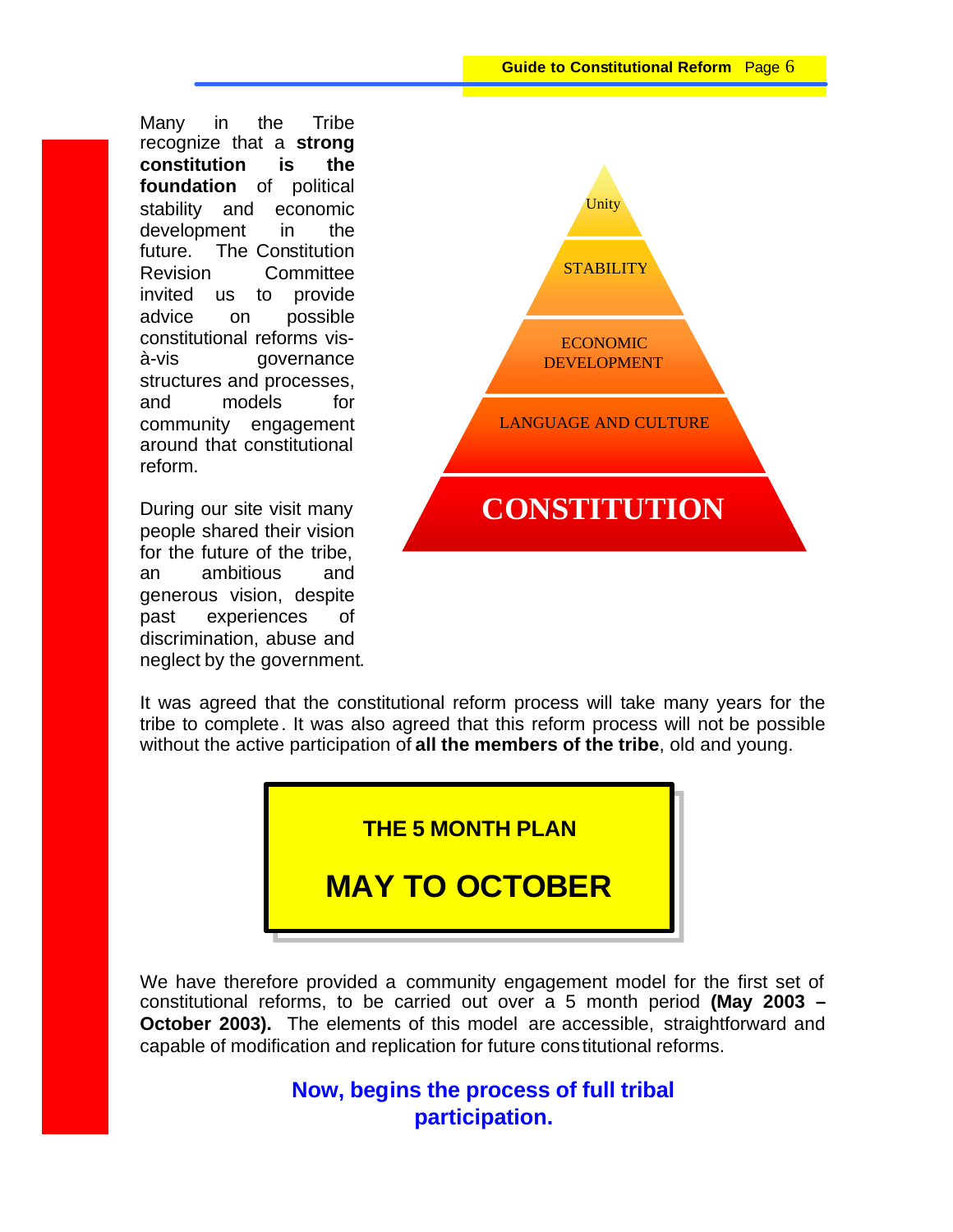**Guide to Constitutional Reform** Page 7

# **HELPFUL TOOLS**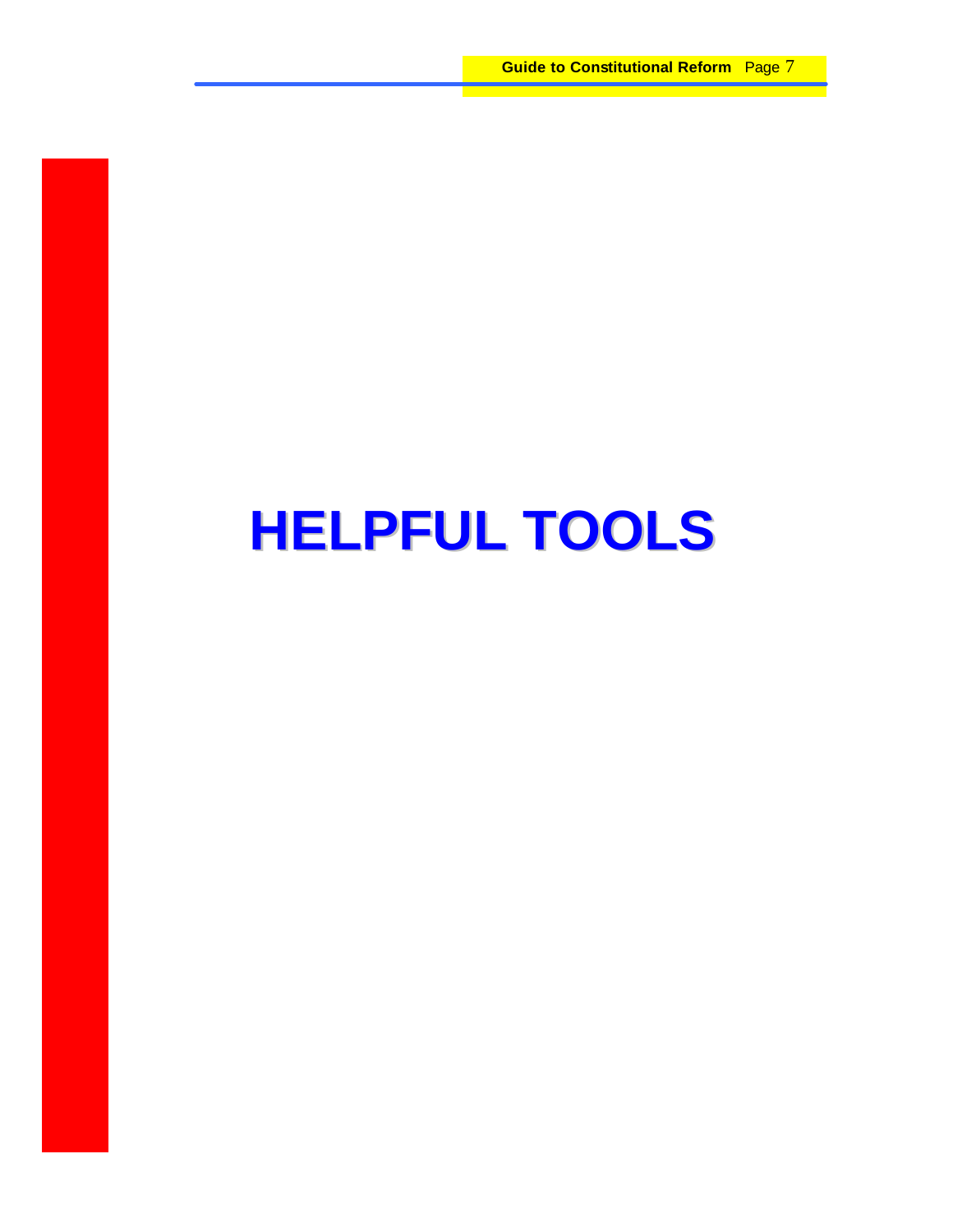# **HELPFUL TOOLS**



#### **WE HAVE INCLUDED:**

- 1. A timetable for community participation;
- 2. A description of everyone's roles in the reform process;
- 3. A Guide to the Constitution;
- 4. An advertisement to publicize the constitutional reform process,
- 5. Best practice models for focus groups and public meetings;
- 6. Notes for effective public meetings;
- 7. A draft survey;
- 8. A description of the overarching goal of constitutional reform envisioned by the Constitutional Reform Committee.
- 9. A constitutional reform Reference Guide for your use.

Each of these is based upon the repetition of the **key themes** behind constitutional reform. We have also included instructions to ensure that each is capable of modification and replication, as well as information on attending executive sessions and possible funding sources.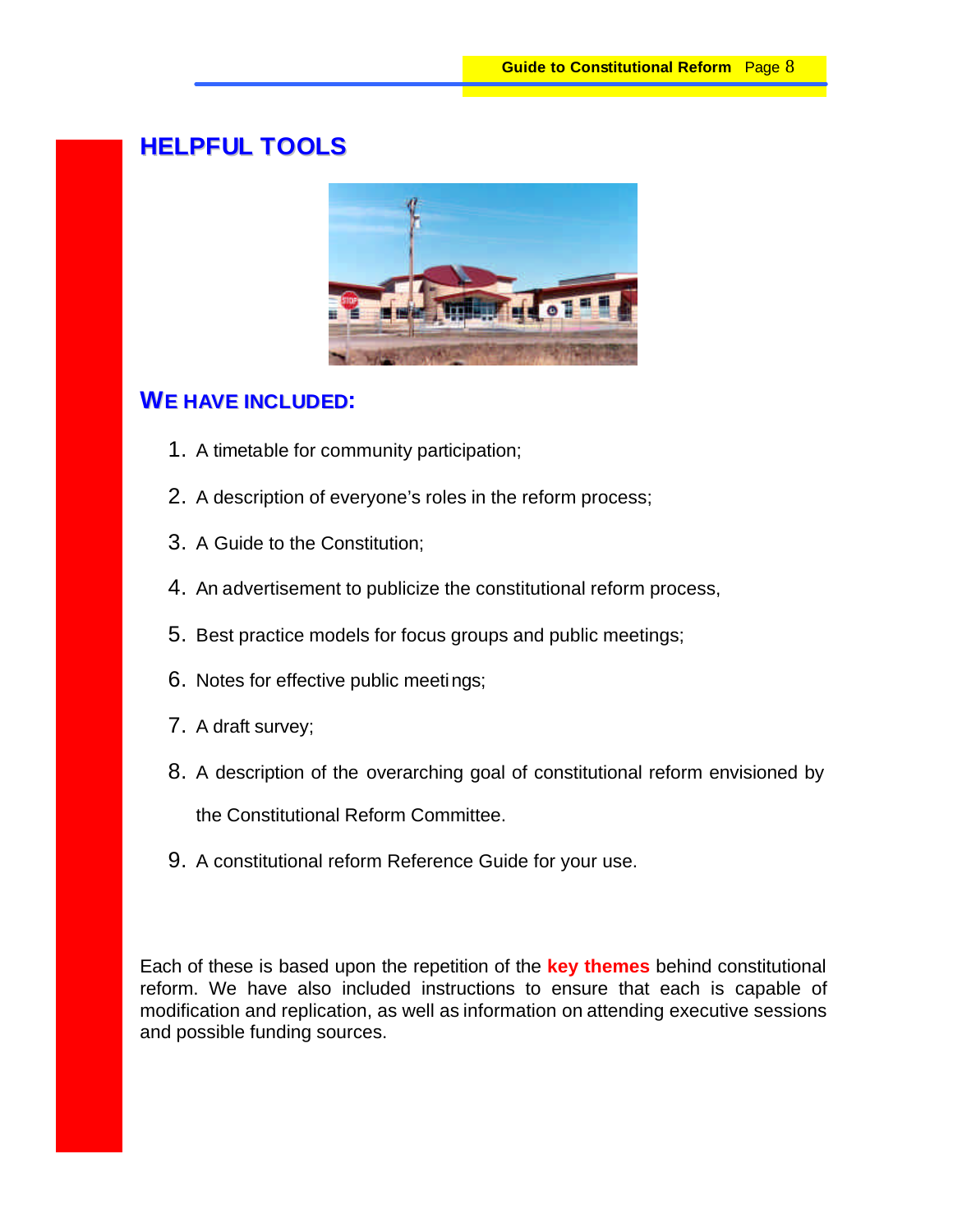# **WHAT'S THE 5 MONTH PLAN?**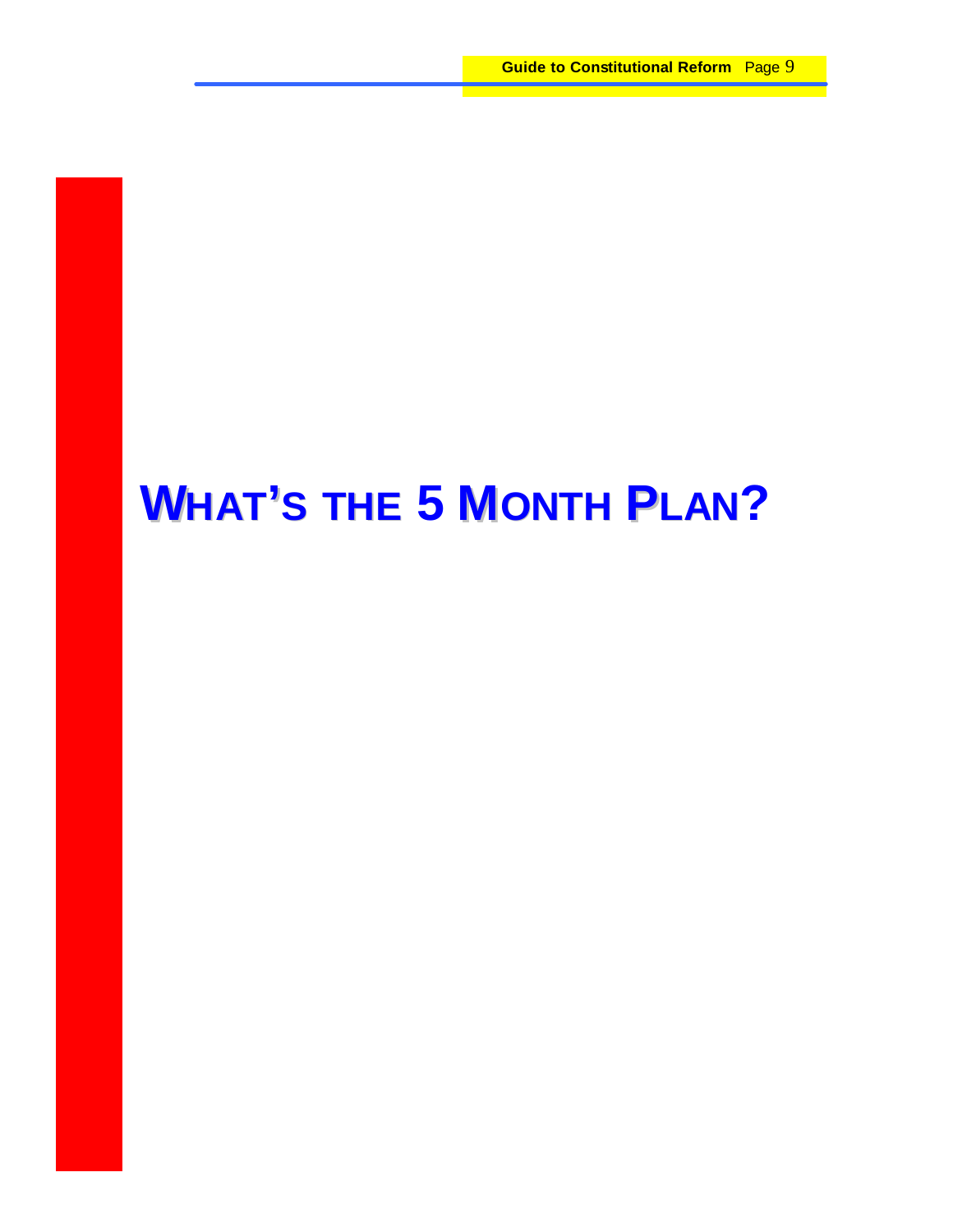## **WHAT'S THE 5 MONTH PLAN?**

It's a timeline with concrete steps for educating the citizens and maximizing participation when considering constitutional reform. Specific things to do include:

- $\checkmark$  Educate the community
- $\checkmark$  Hold public meetings
- $\checkmark$  Prepare and send out survey
- $\checkmark$  Listen to what the people have to say
- $\checkmark$  Incorporate this input into draft revisions
- $\checkmark$  Get the amendments onto the ballot
- $\checkmark$  Ratify the September vote
- $\checkmark$  Prepare for the next round of reforms

**Constitutional reform is one of the most daunting challenges faced by any nation. "An inclusive reform process provides citizens with the education, information and opportunity to fully participate in shaping the future of their government."**

**Executive Session on American Indian Constitutional Reform, 2002.**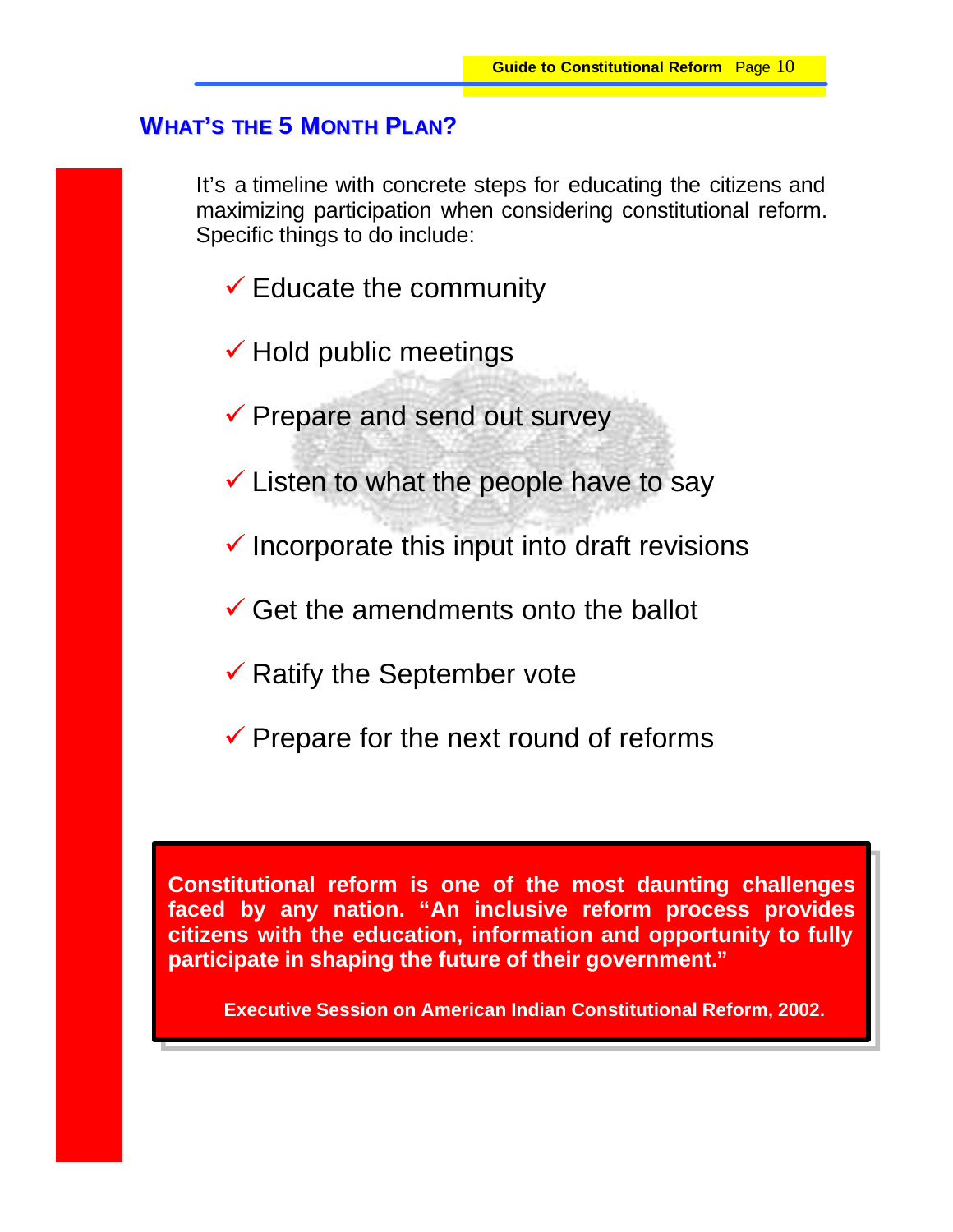

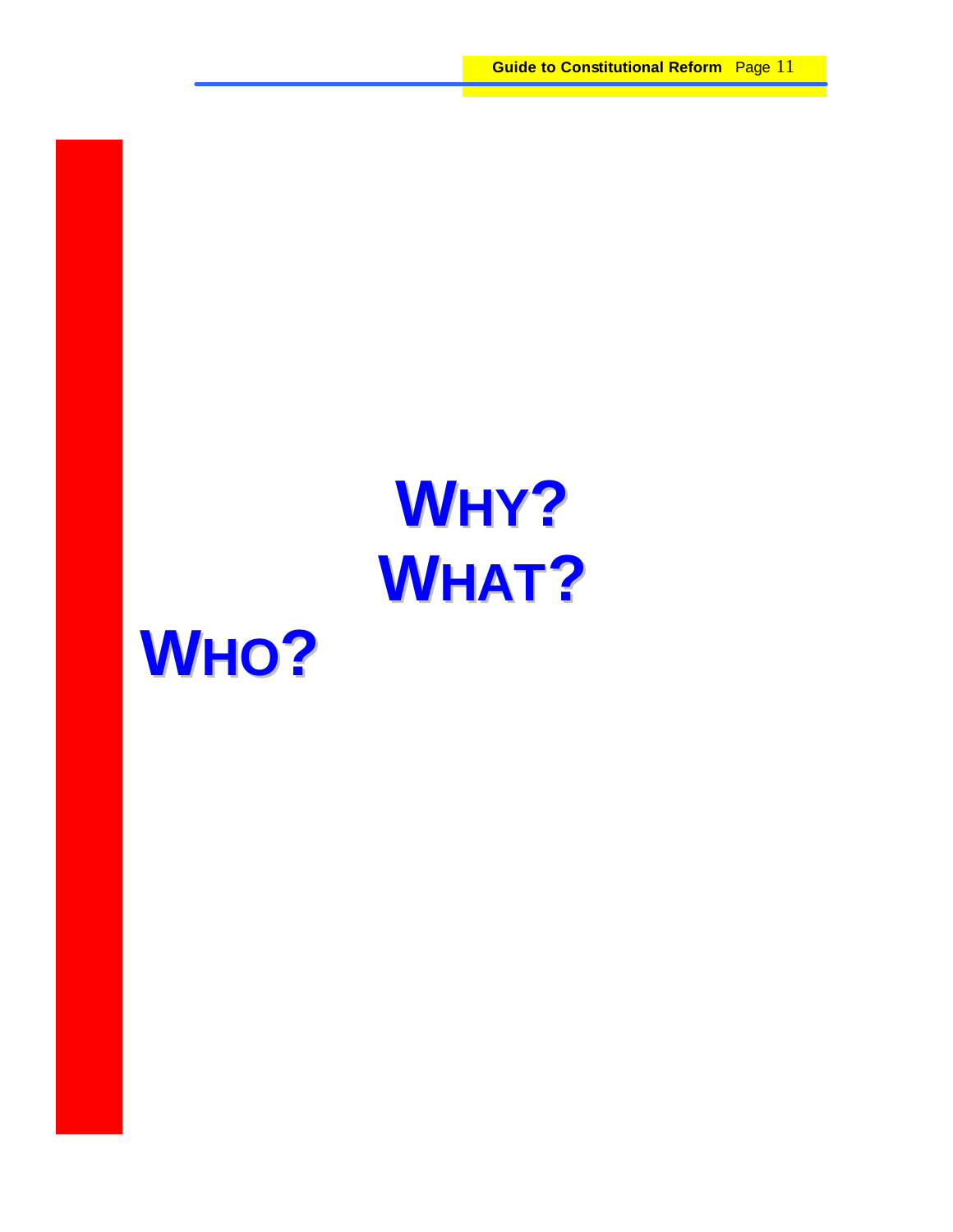## **WHY CHANGE THE CONSTITUTION?**

A good constitution is the foundation of a stable government and ensures the rights of all the people in the nation. It should project a positive image of the Tribe as a **sovereign** entity that deserves **respect** and **recognition** from the wider community.

#### **A GOOD CONSTITUTION COULD:**

### **? PROMOTE POLITICAL STABILITY**

- **? PROMOTE A MORE RESPONSIVE GOVERNMENT**
- **? PROMOTE ECONOMIC DEVELOPMENT**
- **? PROTECT YOUR NATION'S LAND**

### **? PRESERVE YOUR LANGUAGE AND CULTURE**

The current constitution looks like it does because of Congressional policy in the 1930s.

Some of the things in the current constitution might not suit the culture and the history of the Tribe.

Now it's your chance to look at it again and see if it does what you need it to do in order to ensure that you have political stability, and a more responsive government; protects your land; and preserves your language and culture.

**Every Nation has its own reason for reforming its Constitution.**

- **▶ The Grand Traverse Band of Ottawa and Chippewa Indians want to rewrite their preamble in the Ottawa Language to lock into the future some of their language.**
- ÿ **Some Nations want to make their leaders more accountable to the people by separating powers**.
- **The Cherokee Nation of Oklahoma wanted to strengthen its economy**.

**Any changes to the Constitution must be made by the IHANKTUWAN DAKOTAH OYATE.**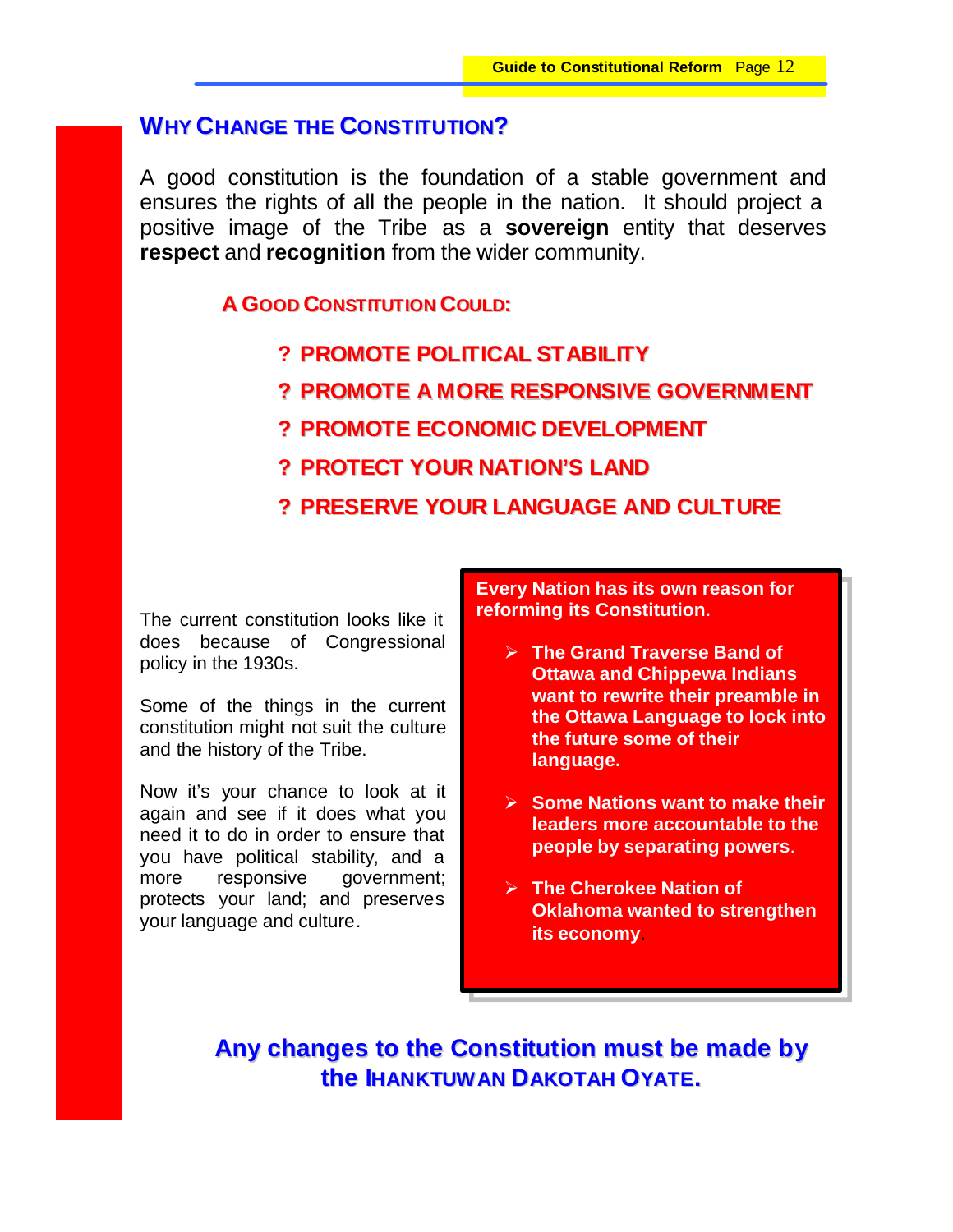#### **WHAT CHANGES COULD BE MADE TO THE CONSTITUTION?**

# **Short answer: It depends**

### **ON WHAT, THEN?**

**Every nation is different, so constitutional reform changes are different for every nation.**

#### **CHANGES DEPEND ON:**

- The culture of the tribe
- The current constitution
- The community's understanding of the constitution
- The community's understanding of the constitutional reform process
- Who has the power to reform the constitution

#### **WHAT TO CONSIDER WHEN DECIDING ON CONSTITUTIONAL REFORMS?**

- Is the reform consistent with cultural norms? ("cultural match")
- Does the reform address the real problem that exists in the community or does it address a symptom of the real problem?
- How feasible is it to actually get the reform passed?
- Is the community involved in the reform making process?
- Do you have the community's support for the reform? ("buy in")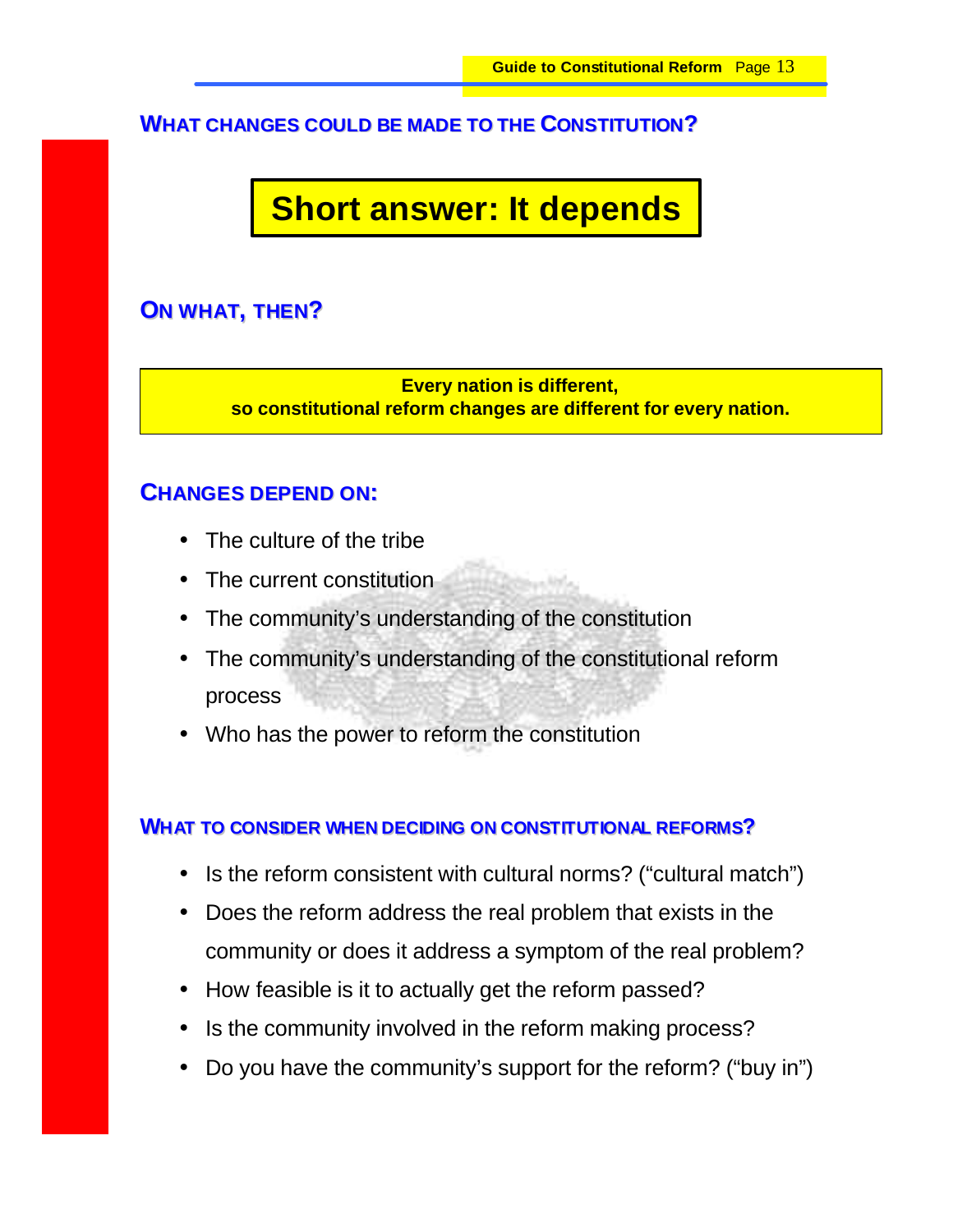# **WHO IS INVOLVED IN THE CONSTITUTIONAL REFORM PROCESS?**

# EVERYONE!!

*"A constitution must be a reflection of a people's history, fears, concerns, aspirations, vision, and indeed, the soul of the nation."*

> *Hassen Ebrahim, Former Executive Director of South Africa's Constitutional Assembly.*

¸ **Everyone in the nation has an important role to play in** 

**reforming their constitution.** 

¸ **Constitutional reform is a lengthy, complicated process that must be closely tied to the wishes and cultural beliefs of the people.**

> **A constitution that is owned by the people must flow from a reform process owned by the people.**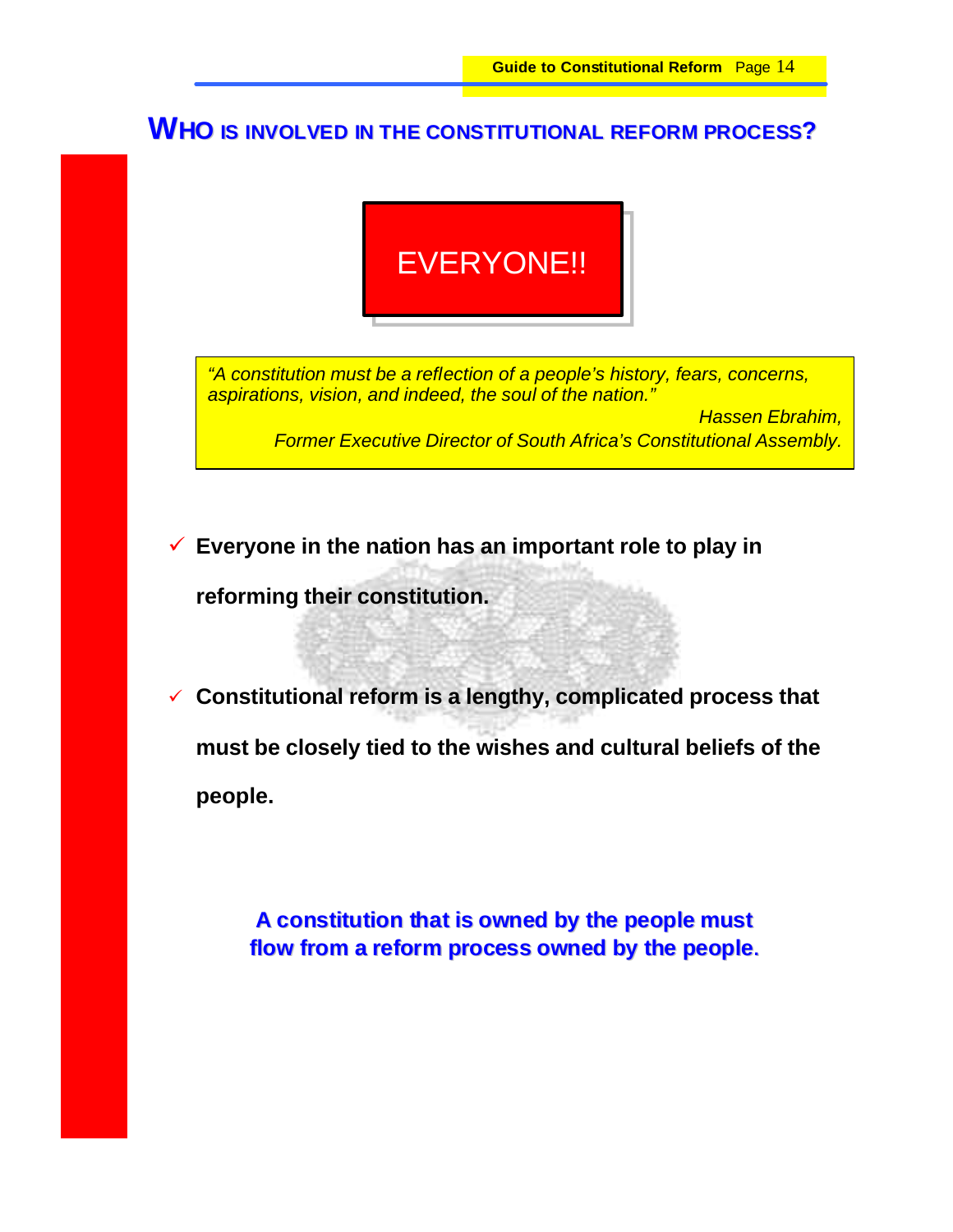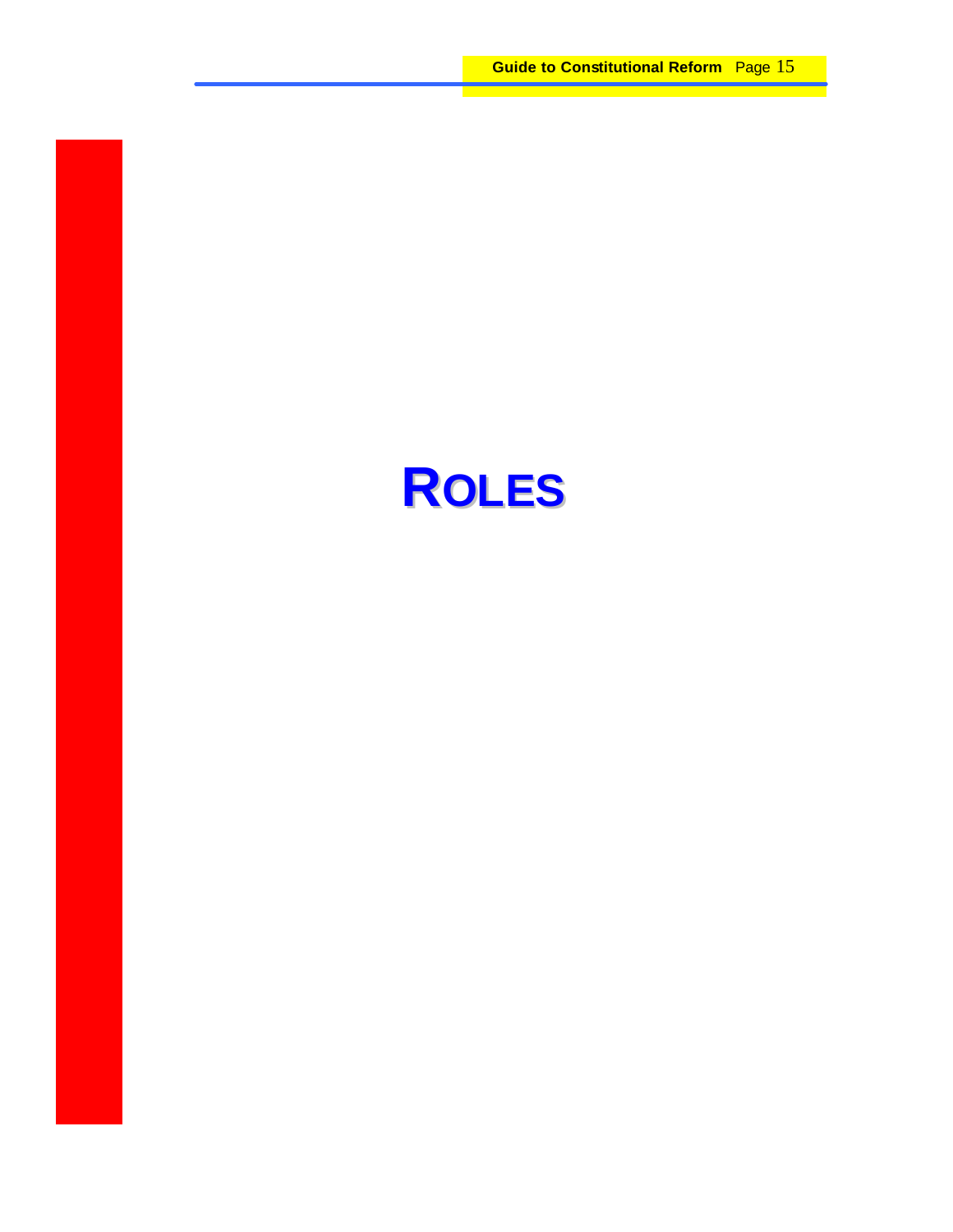## **WHAT IS THE ROLE OF THE BUSINESS AND CLAIMS COMMITTEE?**

The **Business and Claims Committee** is the elected executive tasked with managing all aspects of the business of the nation. Due to this important position in the nation, all members of the BCC should play an active role in constitutional reform. The BCC also has a vast knowledge of governing procedures and bureaucracy that is valuable to the reform process.

# **Responsibilities**:

- ¸ **Authorize the May to October plan.**
- ¸ **Help educate the people about the importance of the constitution**
- ¸ **Promote the need for constitutional change**
- ¸ **Promote and attend public meetings**
- ¸ **Support the Constitution Revision Committee**
- ¸ **Be the liaison with the General Council**
- ¸ **Give the CRC the tools to do their job (enabling**

**legislation and funding and staff)**

**Some Tribes have had good success by setting up a website explaining the process with a copy of the Constitution.**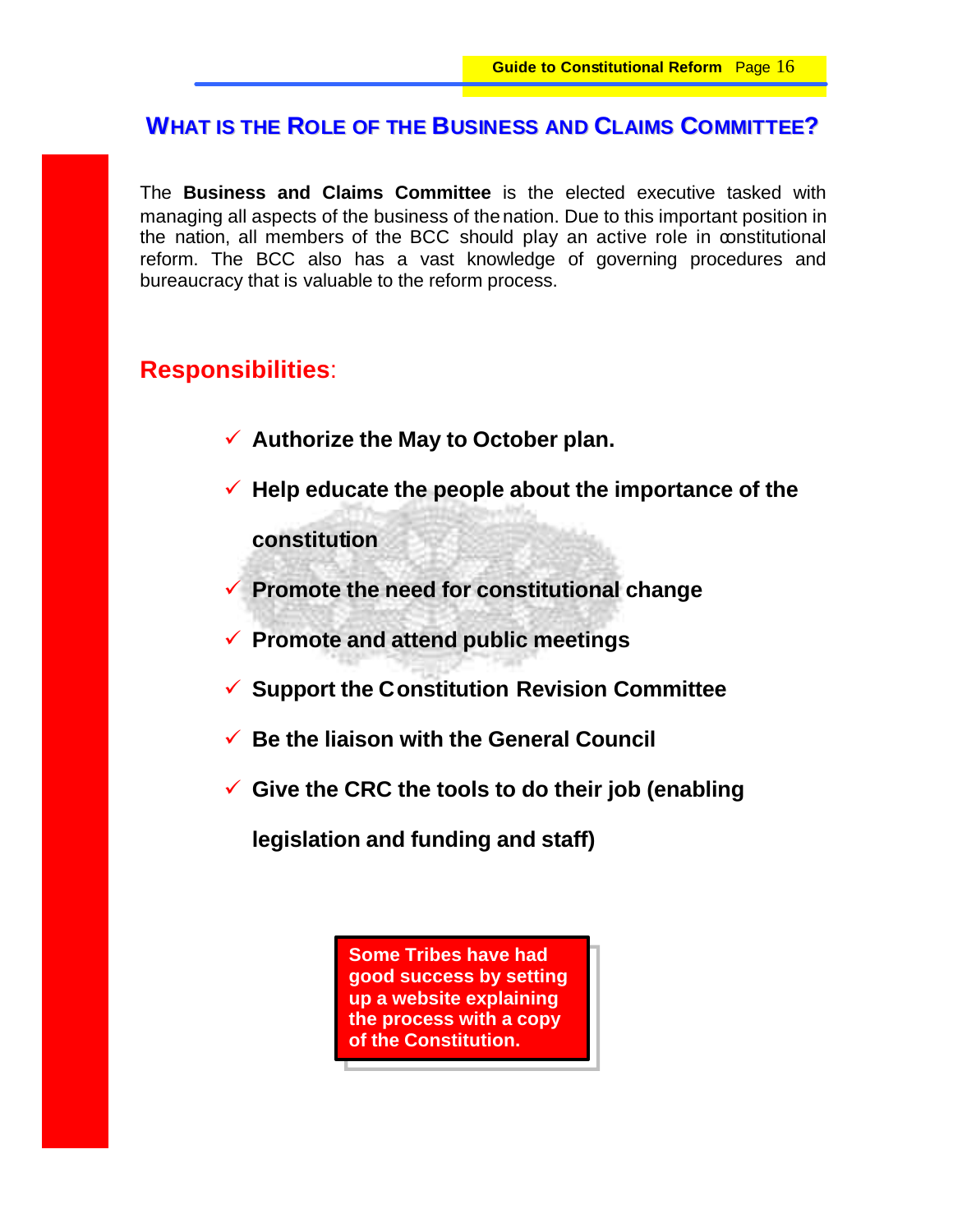# **WHAT IS THE ROLE OF THE CONSTITUTION REVISION COMMITTEE?**

The **Constitution Revision Committee** has been tasked with the 'hands-on' job of developing possible amendments to the constitution. Reform committees are the 'glue' that hold the process together.

## **Responsibilities**:

- ¸ **Implement the May to October Plan**
- ¸ **Educate citizens about the importance of the**

**Constitution**

- ¸ **Conduct public meetings and workshops.**
- ¸ **Assemble feedback and opinions from citizens**
- ¸ **Be the 'middle-man' between BCC and citizens**
- ¸ **Report to the BCC**
- ¸ **Prepare sample amendments for September elections**
- ¸ **Secure adequate funding**

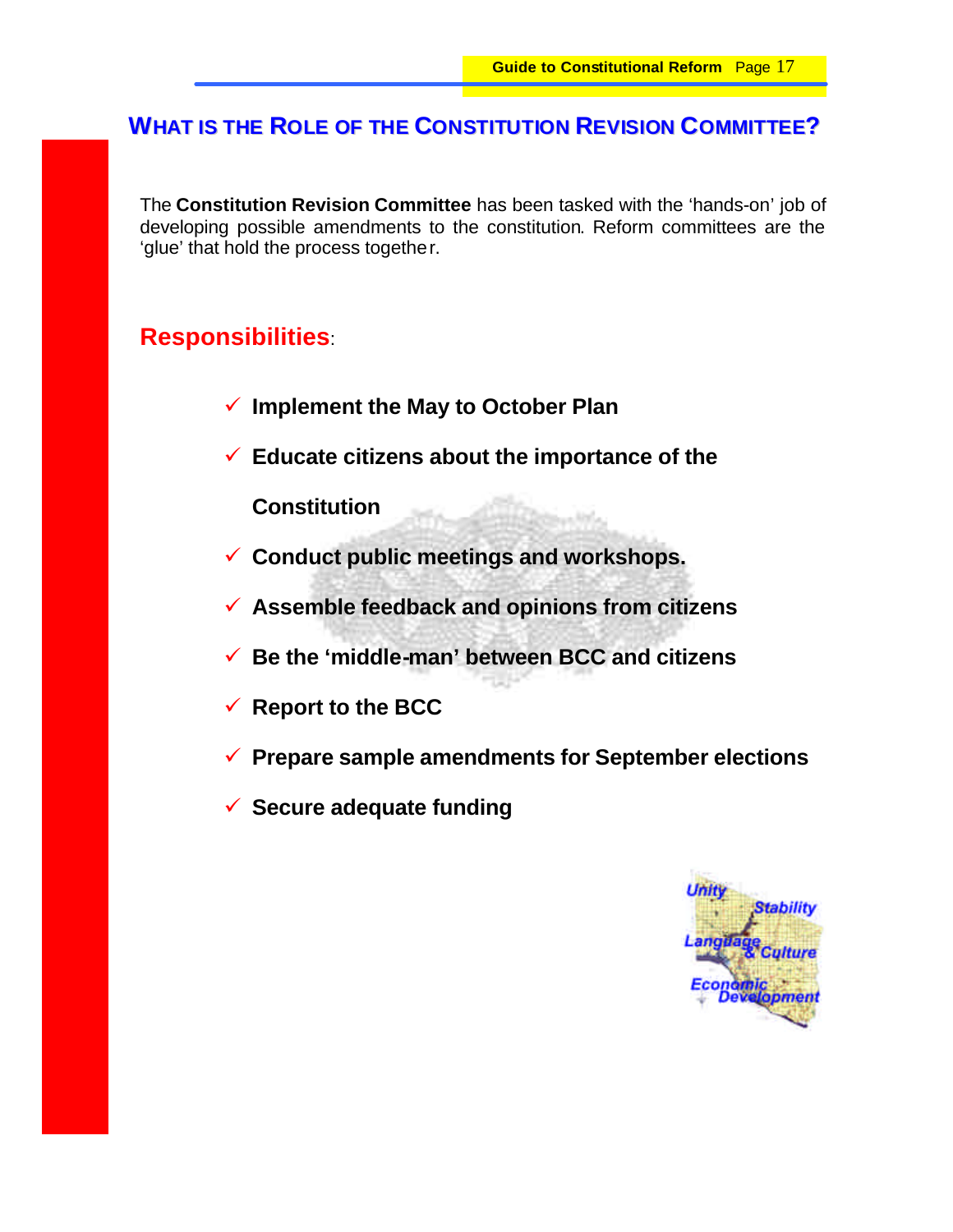# **WHAT ARE THE ROLES OF ALL CITIZENS?**

The Constitution has a major impact on everyone's lives and future. As such, it's important that **everyone is involved**. With everyone's input, the reforms have a better chance of success.

## **Responsibilities**:

- ¸ **Follow the May to October plan.**
- ¸ **Learn as much as possible about current Constitution**
- ¸ **Learn about how Constitutional change can help them**
- ¸ **Read and respond to the survey**
- ¸ **Attend public meetings and workshops**
- ¸ **Provide input to BCC and CRC**
- ¸ **Vote in September.**

"The most important aspect of communication is LISTENING."

**Leonard Dixon, Lummi Nation Constitution Outreach Coordinator**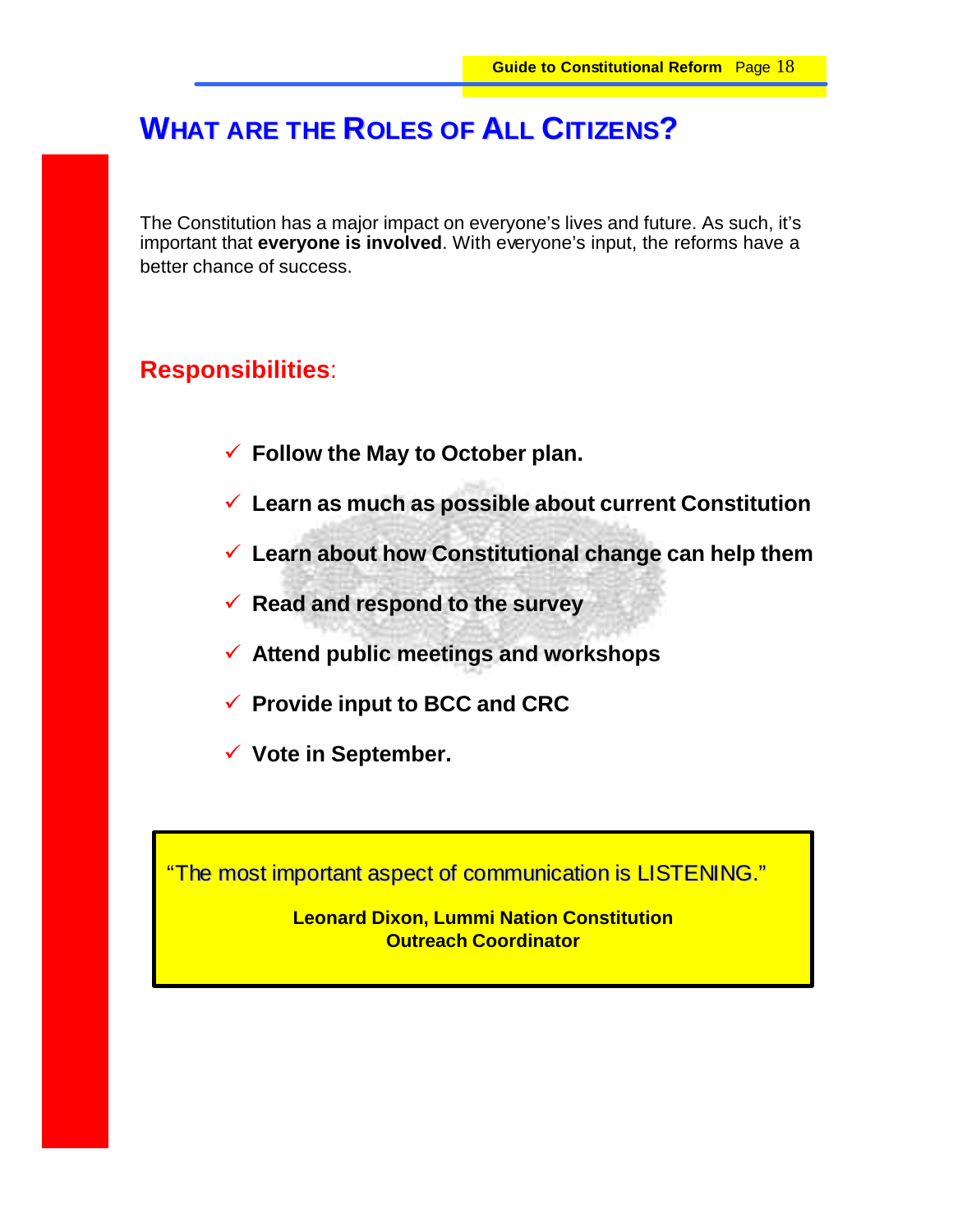# **WHAT IS THE ROLE OF THE ATTORNEYS?**

For a constitution to be useful everyone must understand it so that it can be used to defend the Ihanktuwan Dakotah Oyate and its people. Tribal attorneys play an important role in constitutional reform but this role must be clearly defined by the people because the people know what's best for the nation.

Some Nations have found that involving attorneys too early in the reform process is counterproductive because the process gets bogged down in details and nobody knows what anything means.

# Reminder!!

*A constitution that is owned by the people must flow from a reform process owned by the people*.

 **"When you're dealing with lawyers, make sure that you're very clear with them what their role is and what your role is, and I think they will understand that. I mean if they don't, find a different lawyer."**

ROBERT CLINTON Barry Goldwater Chair of American **Institutions** Arizona State University College of Law Chief Justice, Winnebago Supreme Court Associate Justice, Cheyenne River Sioux Court of Appeals

## **EXAMPLES:**

- ¸ **At Northern Cheyenne, tribal leaders worked hand in hand with the long-time tribal lawyer to ensure the final product reflected the will of the people.**
- ¸ **The Cherokee Nation's constitutional convention had a majority of delegates who were not lawyers. This helped the people feel more trust and ownership in the process.**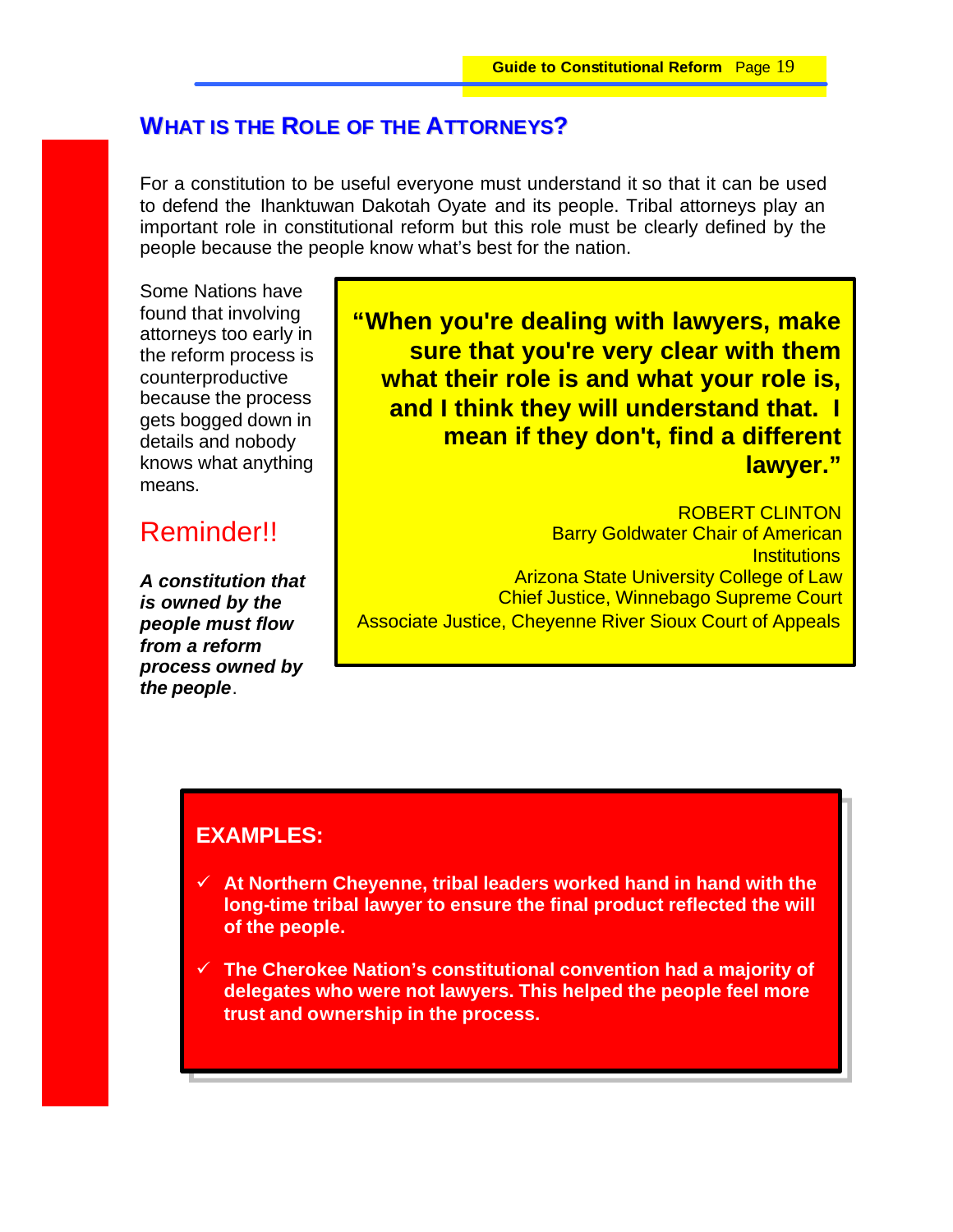# **HOW CAN YOUTH BE INVOLVED?**

The youth are the future of the Tribe and so have an important voice in deciding how to change the constitution. Many Tribes undergoing constitutional reform have found that young people have a lot to say about where the Tribe should be going in the future.

# **Possible options for engaging youth:**

- $\triangleright$  Create a youth council.
- $\triangleright$  Have a CRC or BCC member attend meetings where youth are present.
- $\triangleright$  Appoint a youth representative to the reform committee.
- $\triangleright$  CRC or BCC member speak at school assembly.
- ▶ Discuss potential of course at school teaching tribal history and politics.
- $\triangleright$  How about creating a web site explaining the process?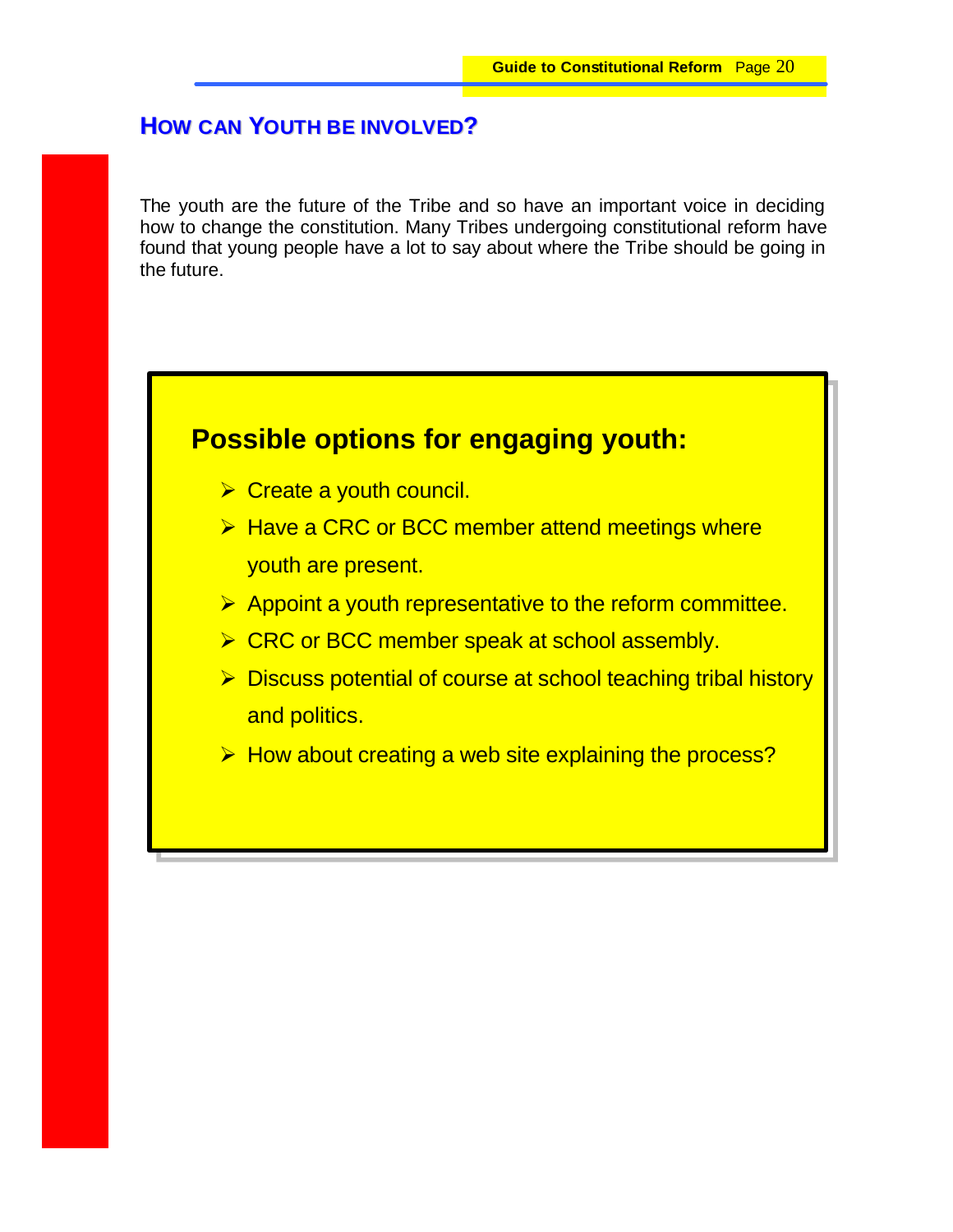# WHAT ARE THE ROLES OF ELDERS?

Elders can have a powerful and stabilizing effect on the Tribe. There experience and knowledge of traditions, culture and language can teach the rest of the citizens, especially the youth, important lessons about the Tribe.

**"It is the tribal leaders that we wish to seek out and inform. For they are the true conduit to the community and carry credibility earned over a span of several years. These leaders are often supported by the elders and have a solid foundation and knowledge of the culture."**

> **Leonard Dixon, Lummi Nation Constitution Outreach Coordinator**

# **Possible ways to involve Elders:**

- $\checkmark$  Create an Elders Council that will advise the reform committee
- $\checkmark$  Elders can speak at a school assembly about the history of the **Tribe**
- $\sqrt{ }$  Appoint an elder representative to the reform committee
- $\checkmark$  Have a BCC or CRC member attend elders meeting to explain reform process and get feedback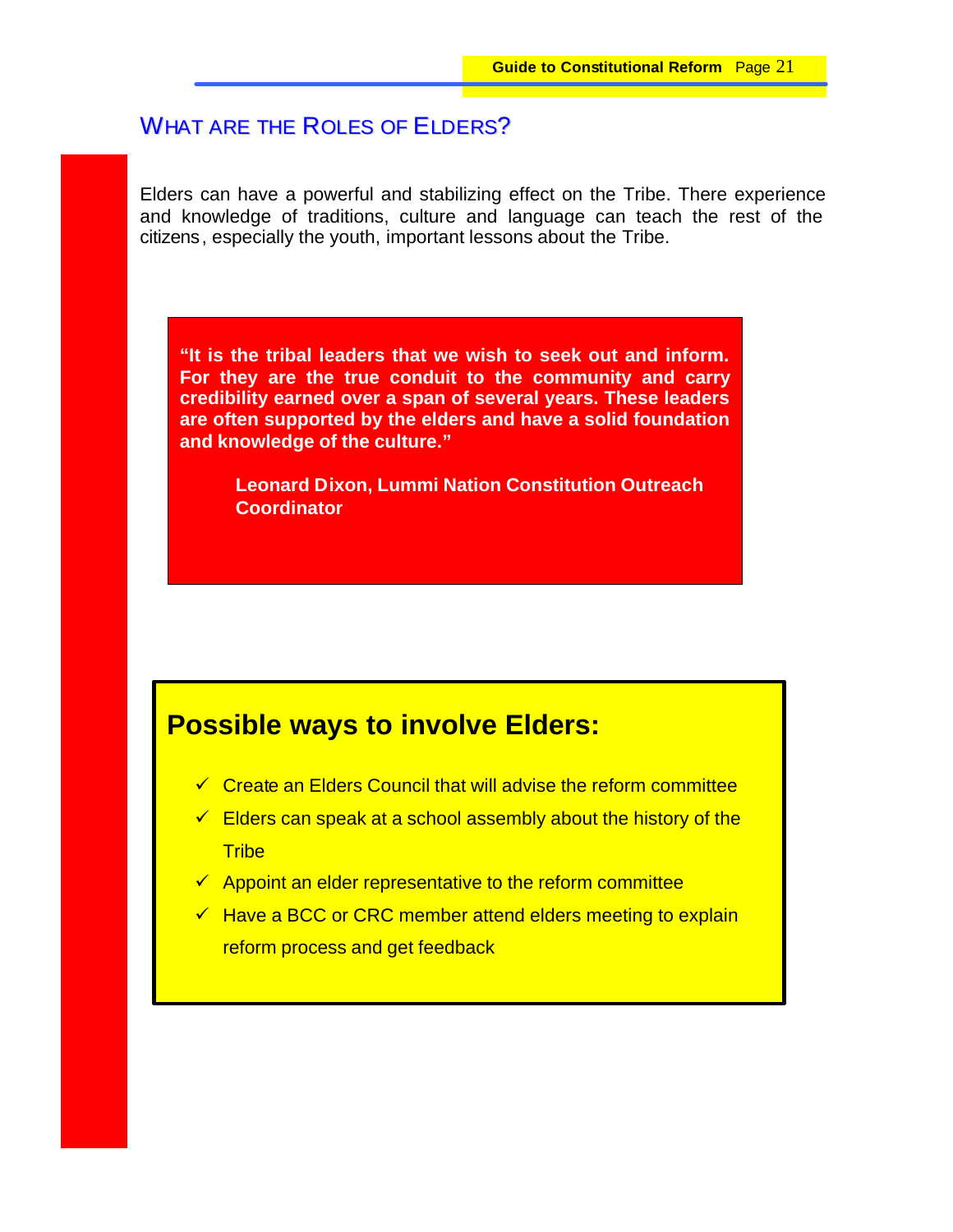## **HOW CAN OTHER CITIZENS BE INVOLVED?**

# **School teachers:**

- 1. Initiate classroom discussions regarding tribal history and culture and the importance of constitutions for all nations.
- 2. Discuss possibility of a course on civic education
- 3. Help CRC and BCC members distribute information



# **Tribal Managers:**

- 1. Implement a civic education program for all Tribal employees. **For example**, the Cherokee Nation has a mandatory 40 hour course on tribal government and history for all tribal employees.
- 2. Help the BCC and CRC educate Tribal citizens

# **Organizations and Clubs:**

- 1. Invite Committee members to speak at meetings
- 2. Help distribute information regarding constitutional reform
- 3. Discuss constitutional reform among membership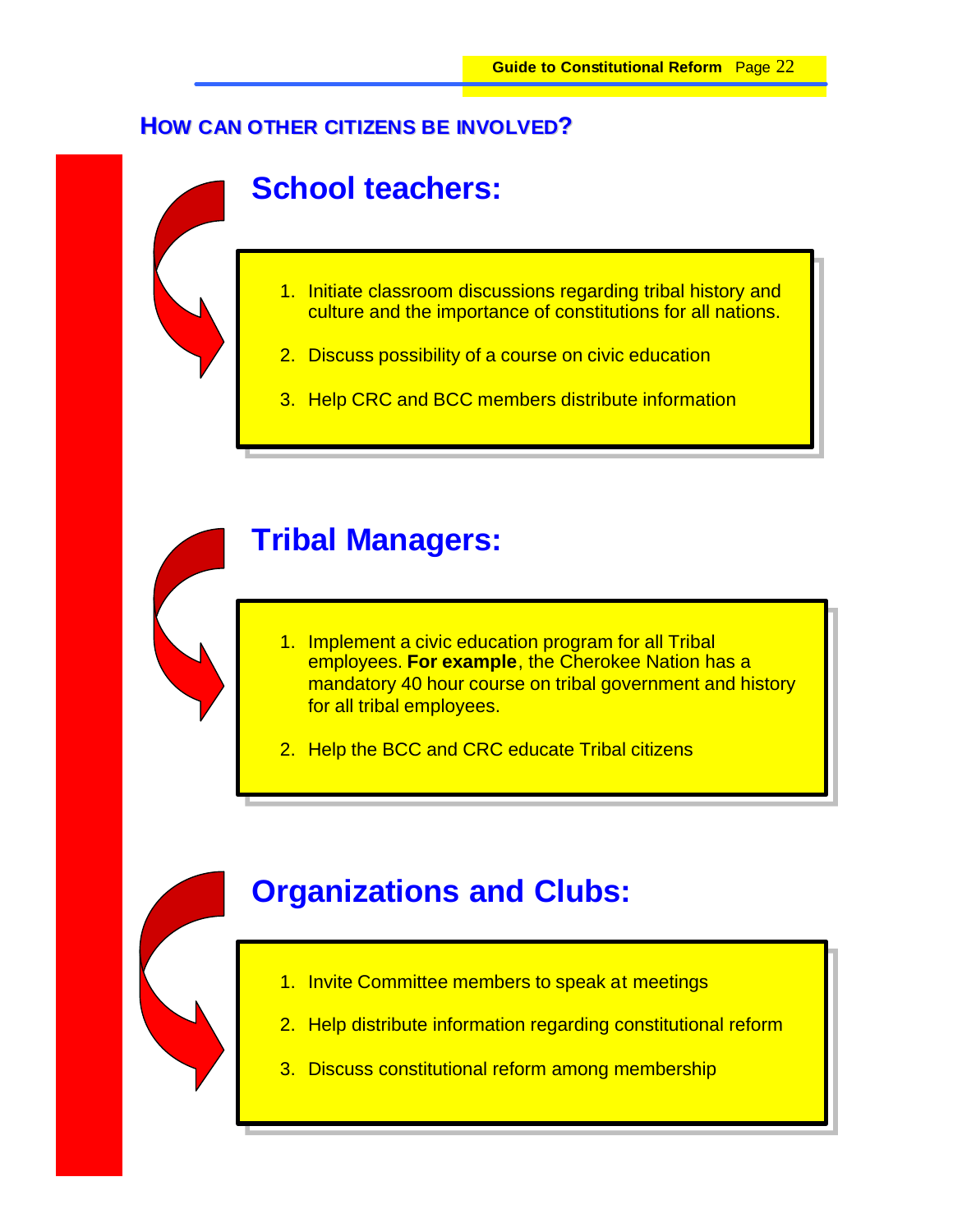# **AN EFFECTIVE CONSTITUTIONAL REFORM COMMITTEE**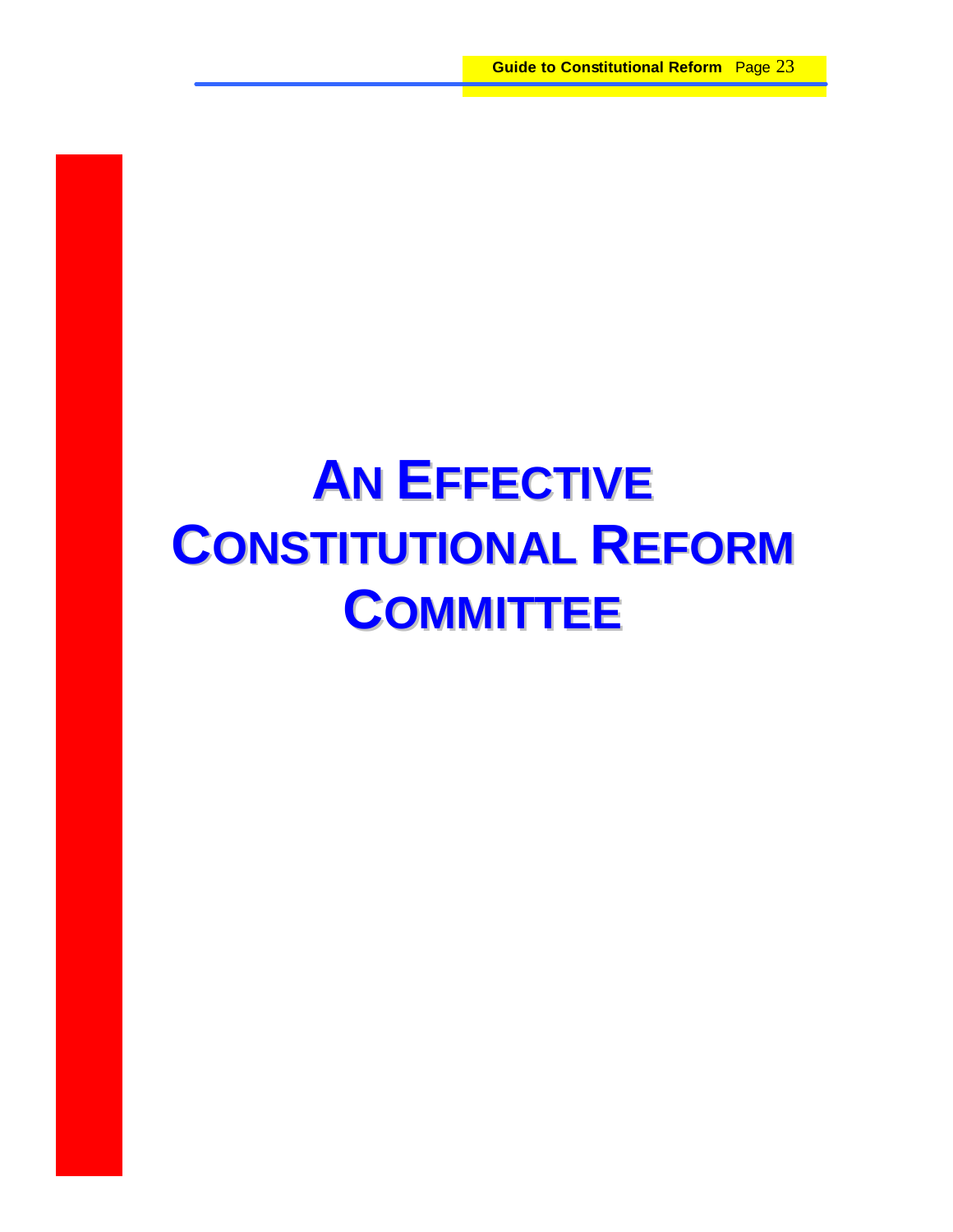# **AN EFFECTIVE CONSTITUTIONAL REFORM COMMITTEE**

One of the most important aspects of constitutional reform is the creation of the committee responsible for managing and leading the reform process. This body must be legitimate in the eyes of the people, as well as be effective so that its recommendations are heard.

**The Ihanktuwan Dakotah Oyate has already taken important steps by carefully selecting the members of the Committee.** The seven members of the Committee were selected from a wide cross-section of the Tribe. It is now the Committee's job to determine what the people want and present these recommendations to the Business and Claims Committee and General Council for the September ballot.

**For a successful reform process, a Reform Committee should:**

- ¸ Be **representative** of the nation.
- ¸ Be empowered by **effective enabling legislation**.
- ¸ Have enough **funding and staff** to do its job.
- $\checkmark$  Include representation from the legislature, yet at the same time be **independent**.

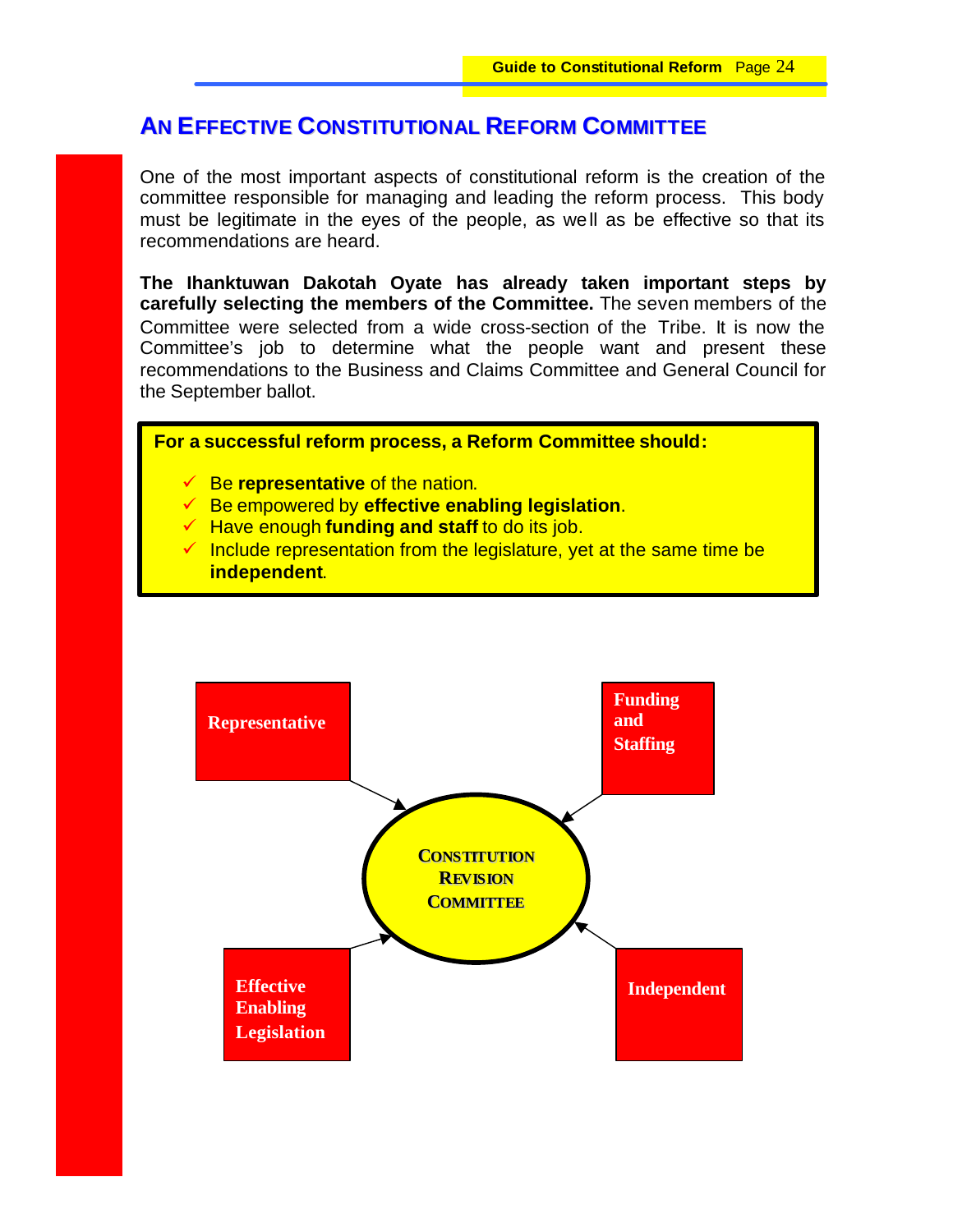### *Representative:*

A Reform Committee should be comprised of members who represent a wide cross-section of the nation as a whole. This is important to ensure that the members have a good sense of what the people really want their constitution to say.

It will also prevent the chances of one group's opinion outweighing the others.

**For example**, the Committee could include one or two members of the Business and Claims Committee as voting members. This enhances the representative nature of the Committee by involving elected officials in the reform process and will prevent any gaps in communication.

It is important to remember that **Article XI** of your current Constitution describes

**"The Cherokee Nation Constitutional Commission included appointees from all three branches of government. In smaller Indian nations, family representation may be the crucial component."**

Executive Session on American Indian Constitutional Reform, August 22, 2002

## *Effective Enabling Legislation*:

The ordinance or resolution creating a Reform Committee should clearly set out how a Committee is to do their job. It should strengthen its independence by stating what will happen when the Committee makes it recommendations to be considered by the people.

**For example**, effective legislation does not need to be complicated, just clear and empowering. It can take the form of a resolution or ordinance- or however else the legislature does things.

**The Cherokee Nation's enabling legislation had as its first priority the education of Cherokee citizens as well as ensuring their participation in the reform process.**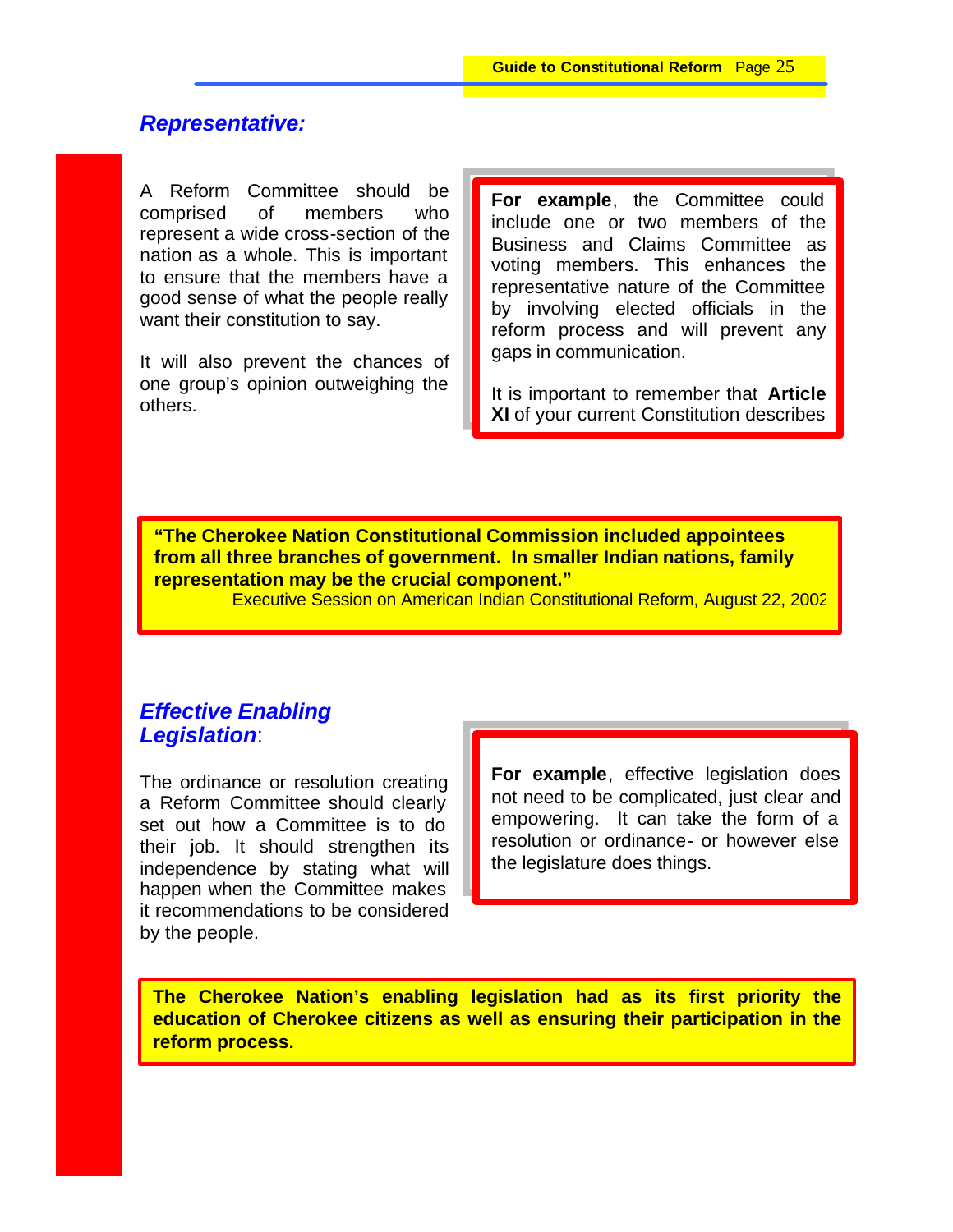## *Adequate Funding and Staff:*

It is also very important that the Reform Committee be provided with **adequate funding** to properly do its job of informing the people and obtaining their input on what amendments are needed.

If funding is not available, then the Committee should be assisted in securing funding from outside sources.

**For example,** the Committee should have enough money to purchase items it will need to do its job- maybe like a computer.

It would also be great for the Committee to have some support staff to help coordinate activities like handing out flyers.

#### *Independent*:

The Reform Committee must be able to make its own decisions based on the feedback it receives from the people.

This independence is largely determined by the enabling legislation and by the role assumed by the legislature and executive branches of tribal government.

For example, the **BCC** members can play a pivotal role in reform.

#### **They can**:

- $\checkmark$  Be the liaison to Council
- $\checkmark$  Be the voice of the people

#### **But, it's important the BCC does not:**

- **\*** Restrict independence of the CRC
- **\*** Restrict access to information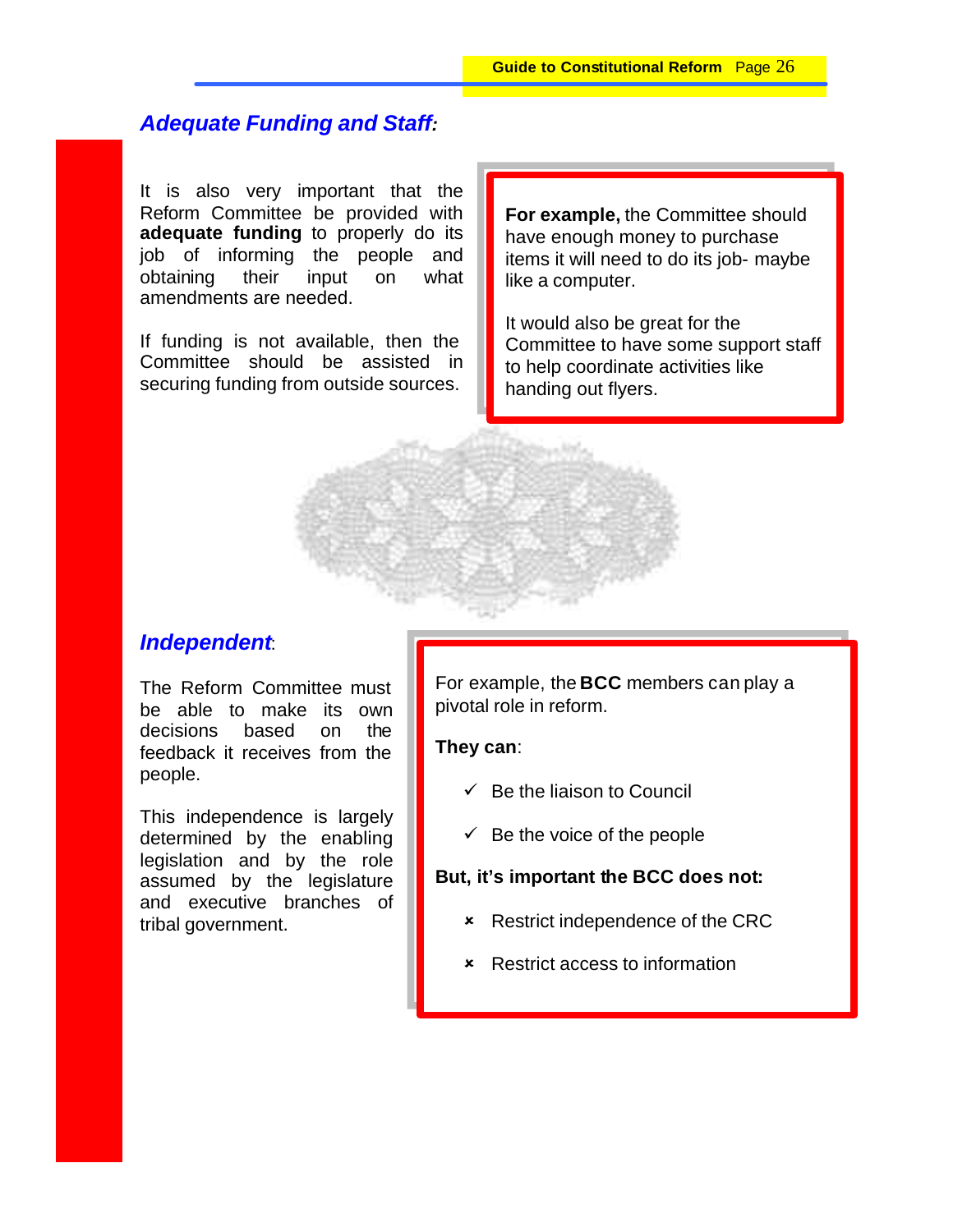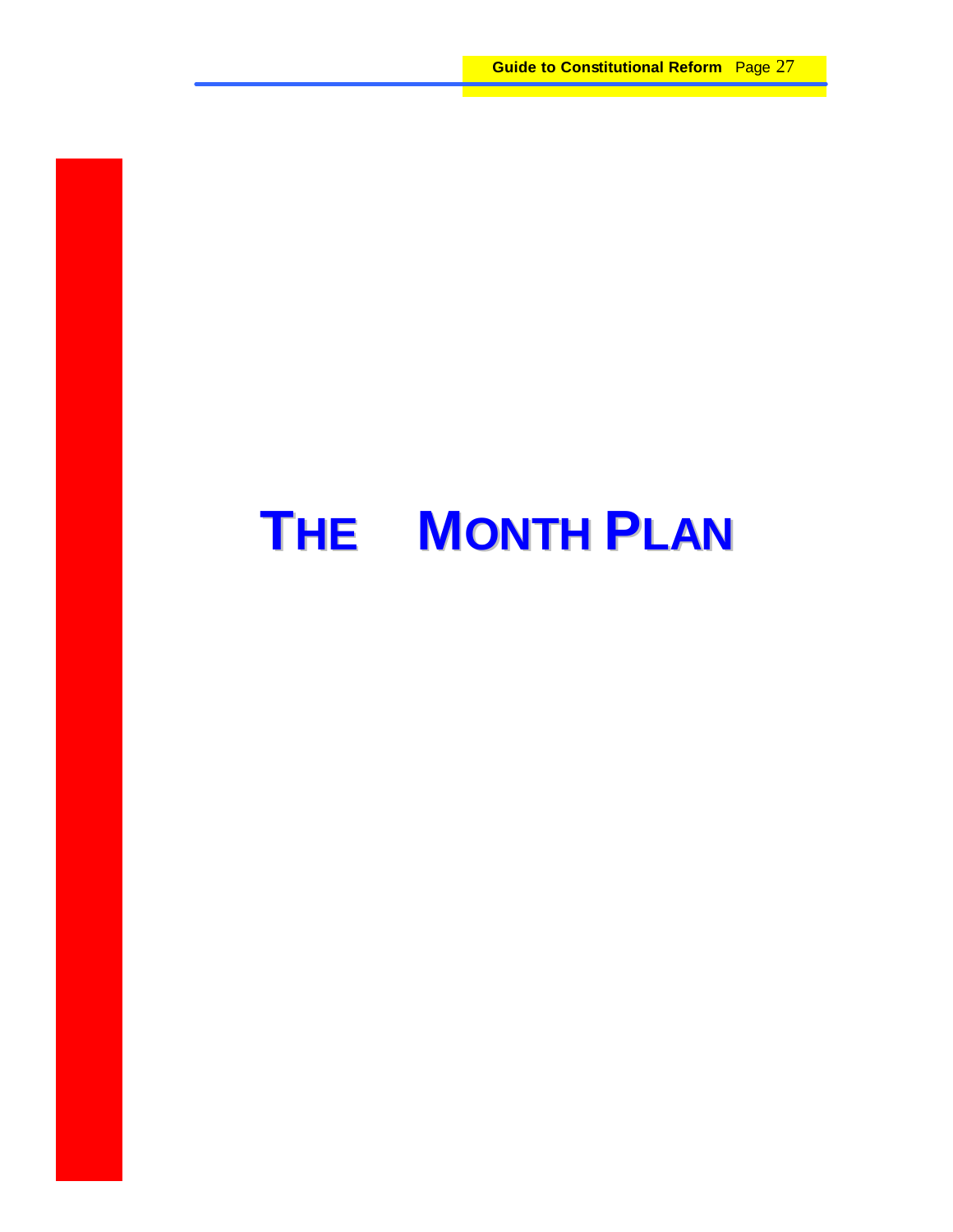# **INTRODUCTION TO THE PROCESS**

- The next Ihanktuwan Dakotah Oyate general election will be held in **September 2003**.
- The Business and Claims Committee has asked the Constitution Revision Committee to prepare three constitutional amendments for the September ballot. One on a new preamble, one on a new Bill of Rights and one on membership.
- It is crucial that all the citizens of the Ihanktuwan Dakotah Oyate have a chance to contribute to the constitutional reform process. Everyone needs to be involved in the discussion on why we need to reform the constitution. The Constitution Revision Committee needs to listen to their ideas on how the constitution ought to be reformed.

**People need to know that their input matters**

- It's a good idea to have these discussions regularly long before the general election. It's hard to get people involved, but not impossible. You can hold public meetings and workshops, send out a survey and have people get in touch with you by mail or telephone.
- All the members of the nation have a part to play which is why we've devised a timetable for action with things to do for everyone, every month between May and October.
- All of the different events that we advise you to have are ways to get as many people as possible involved. We have provided a guide to participation and some other materials on public participation exercises for you to consider.

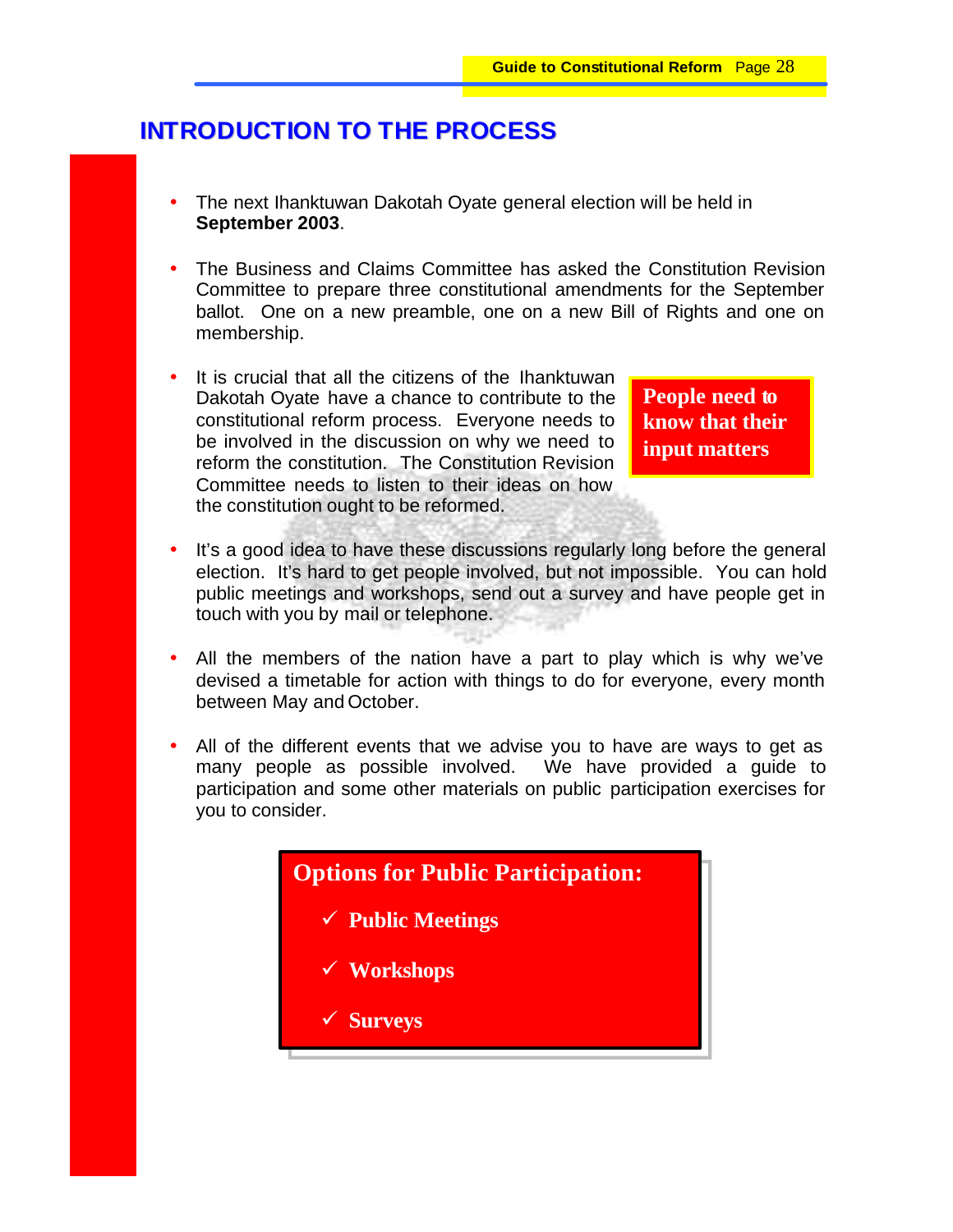# **GUIDE TO PUBLIC PARTICIPATION**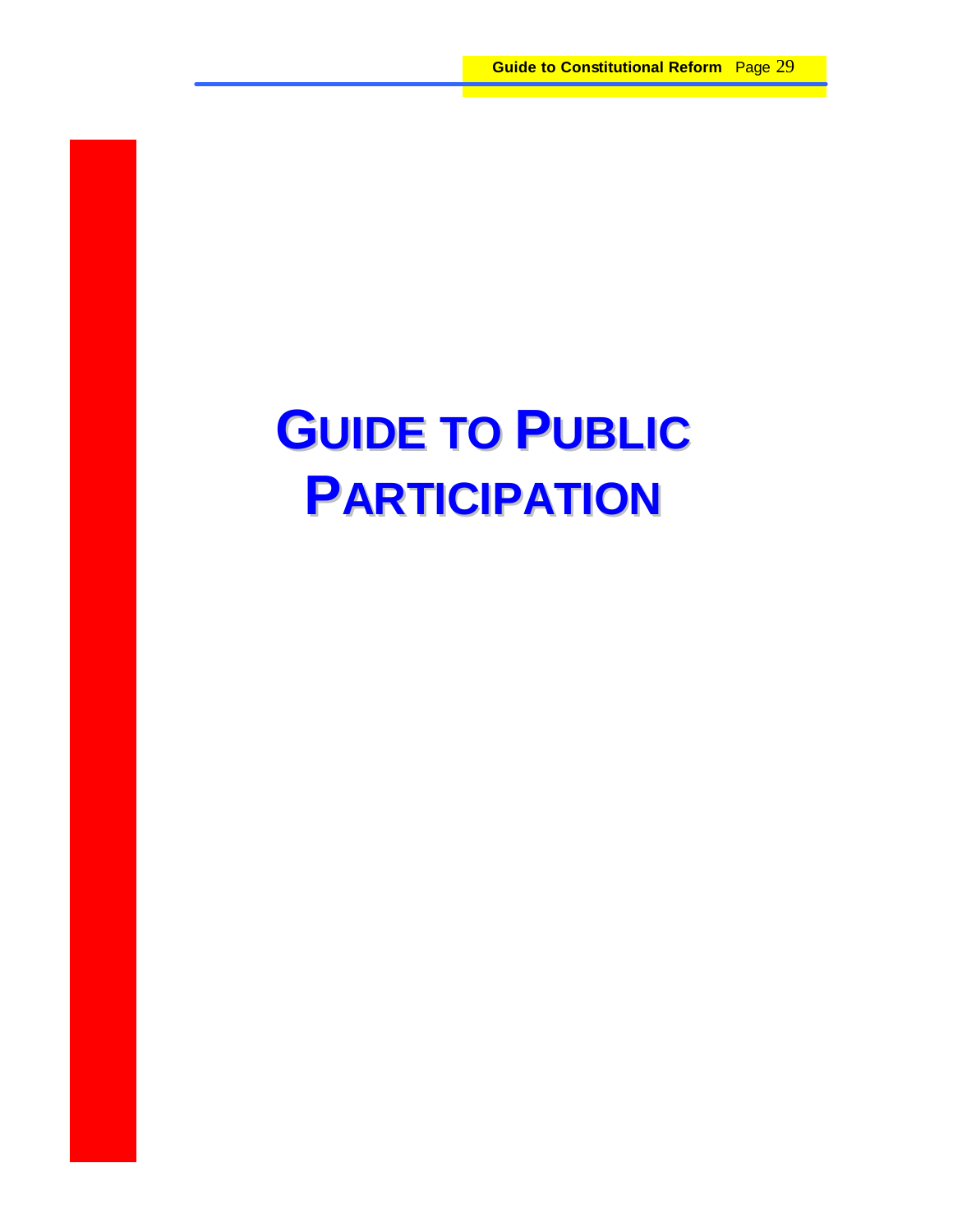# **GUIDE TO PUBLIC PARTICIPATION**

### **Public meetings:**

- Give people a chance to get involved in the planning of the meetings.
- Hold the public meetings in accessible venues.
- Offer food to encourage people to come along.
- Have an agenda and notes for everyone ready for the meeting so that everyone knows what's going on and so the discussion can stay focused. (see attached suggestions).
- Have a neutral person facilitate the meetings and revolve responsibility for facilitation, maybe members of the Business and Claims Committee AND the Constitutional Revision Committee.
- Don't forget that people will be feeling skeptical about the constitutional reform process and may not want to get involved at first.
- Try to **piggy back** on the end of another meeting, perhaps for the elders of the tribe or at the school and then ask to talk about the constitutional reform process for a while at the end.
- Some communities within the wider community that might be considered are:
	- o age groups
	- o clubs or organizations
	- o businesses
	- o local or central political institutions
	- o elder care homes
	- o hospitals
	- o schools

"The Lummi Nation provides an example of how to make tangible to citizens the importance of a constitution. A representative from the constitutional reform committee regularly attends weekly meetings of a community group concerned about public safety on the reservation. At the end of the meeting, he delivers a presentation in which he demonstrates how these community concerns may be alleviated by restructuring the Nation's institutional structure for more local decision-making. The connection between the constitution and everyday concerns is made clear".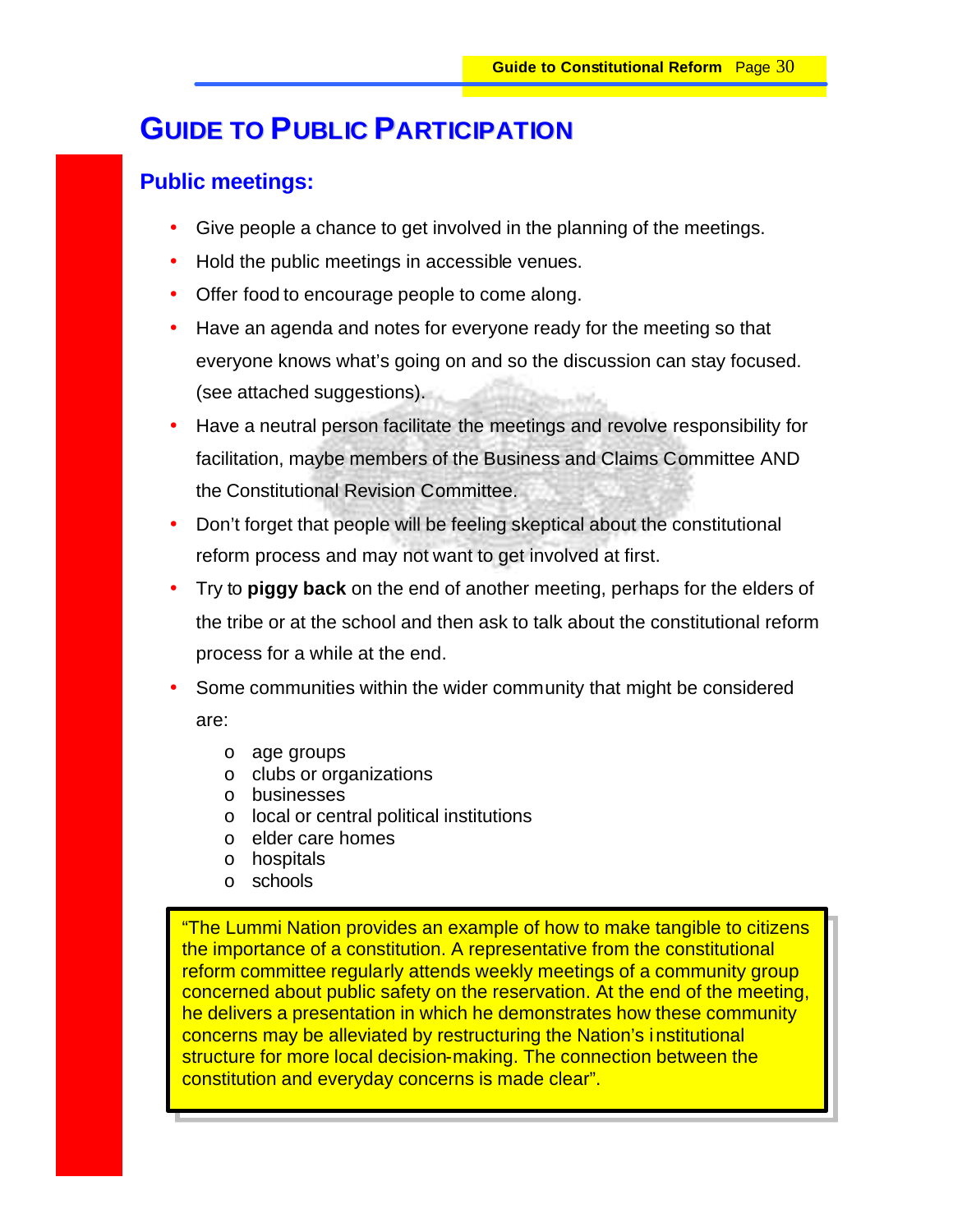### **Workshops:**

- Workshops can be an effective format for teaching people new information and inviting comment on constitutional amendments.
- Workshops are more intimate and informal than a big public meeting and this helps people who might be afraid to talk in a public meeting.
- Workshops can be tailored to specific audience and can focus on particular issues. For example to work with young people on a Bill of Rights for the Ihanktuwan Dakotah Oyate.
- A good workshop will introduce participants to the constitutional reform process, answer their questions about that process, build motivation and enthusiasm for citizens of the Ihanktuwan Dakotah Oyate to get involved and make recommendations and give participants an ability to connect to community resources and more information when the workshop is over.
- See additional guidelines from the Northern Ireland Human Rights Commission Bill of Rights Process.

#### **Example: The Cherokee Constitutional Reform Commission**

At the heart of the Cherokee Commission's outreach efforts, was a wellplanned series of public hearings, both within and outside the reservation.

To ensure consistency, the Commission developed and published rules for the taking of testimony, required the presence of at least three commissioners at each hearing, and determined hearing locations based on voter precinct locations established by the Election Commission.

The Commission made use of both direct mail pieces and media releases to publicize awareness of the hearings and kept a permanent record of all testimony.

One Commissioner attributed the low numbers at several meetings to a lack of access to mailing lists of tribal members and a lack of funds to perform targeted mailings. He believes that attendance could have been improved with improved cooperation with the Nation's newspaper and website.

Eric Lemont, notes on Cherokee Nation Constitutional Commission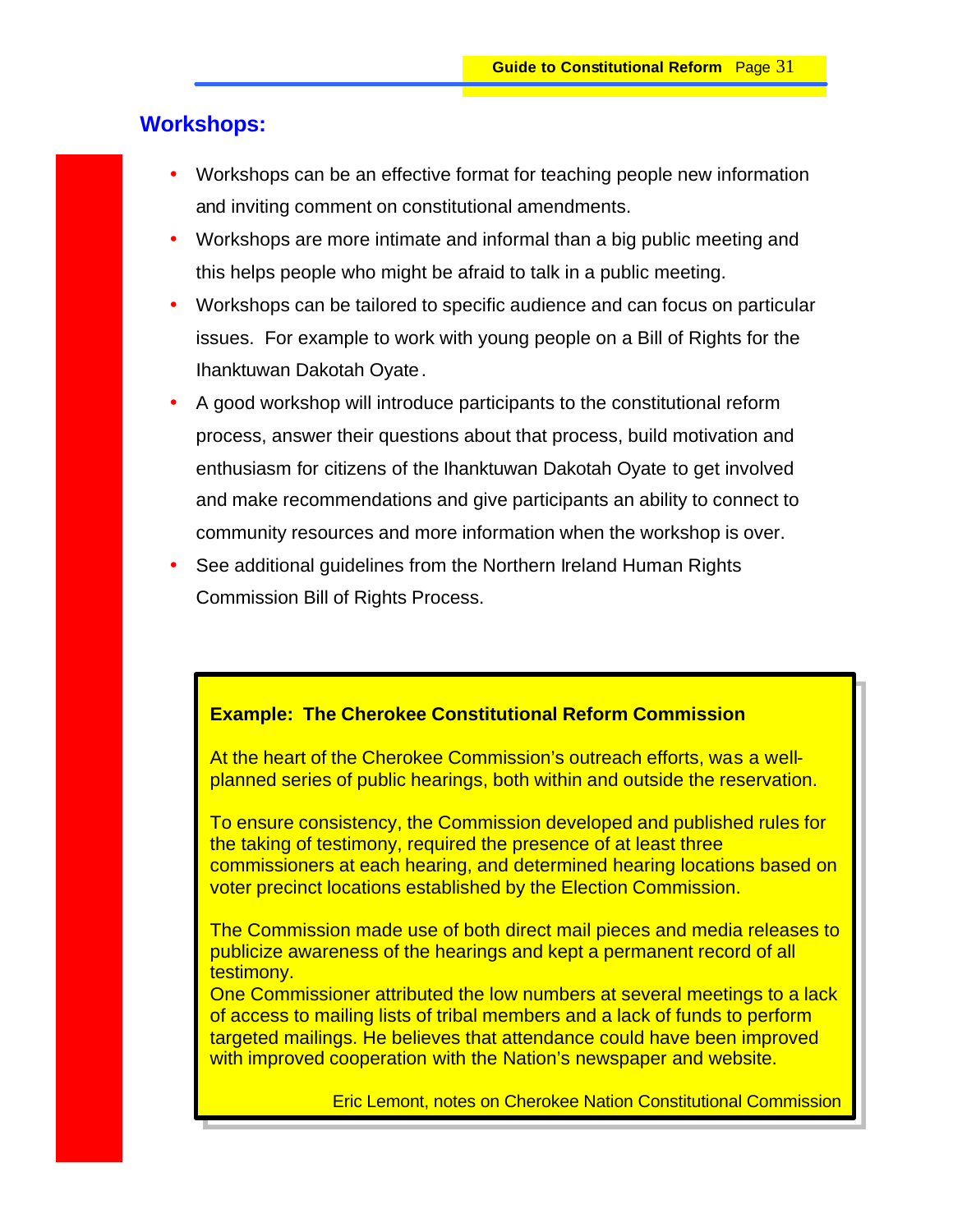# **GUIDELINES FOR SENDING OUT A SURVEY**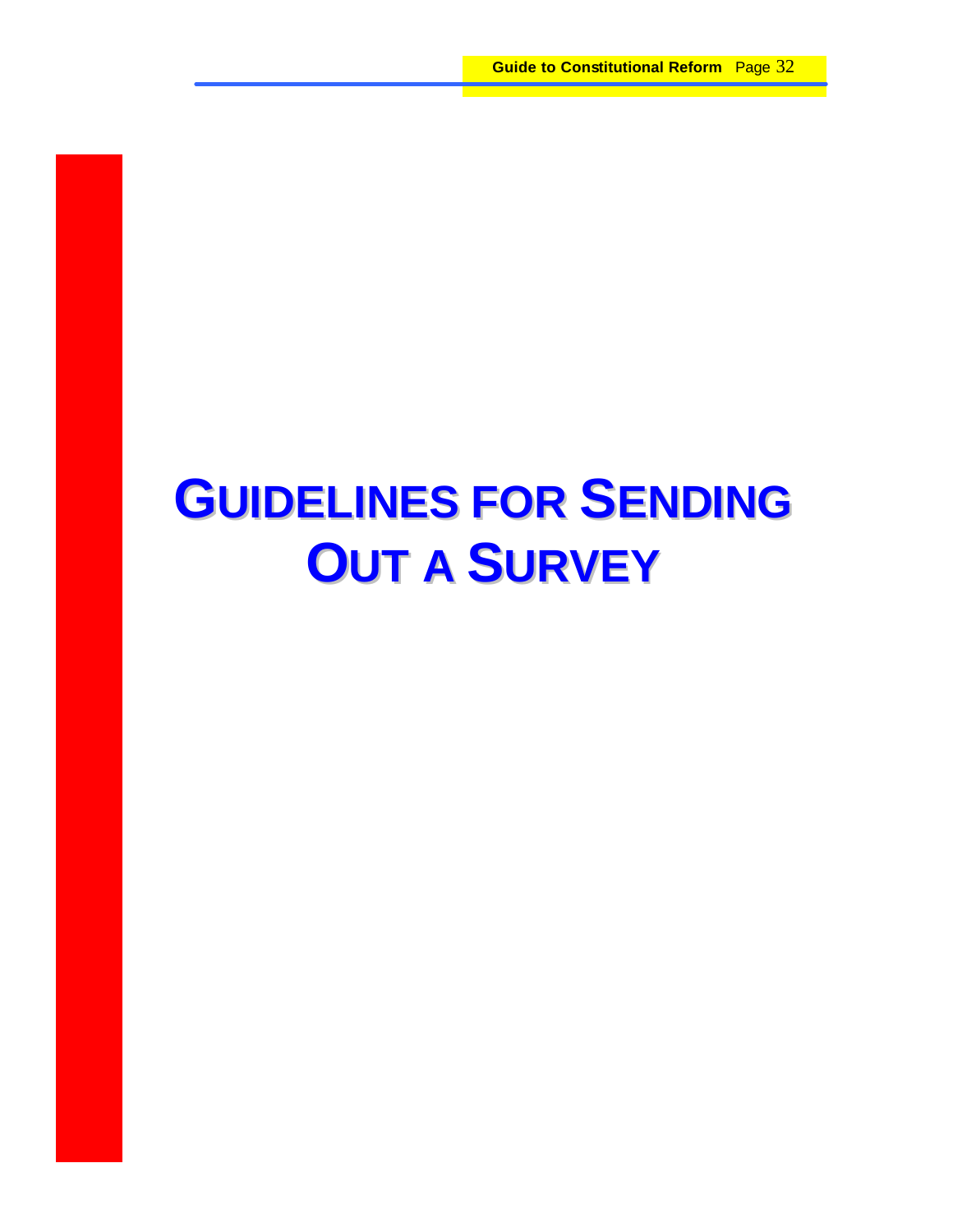### **GUIDELINES FOR SENDING OUT A SURVEY**

- A survey can be a good way to get people involved in the constitutional reform process.
- You can solicit ideas from people who might not be able to get to public meetings and even people who live off the reservation.

**Surveys** are a good way to get people involved, but remember that you should:

- $\triangleright$  Keep questions clear and concise,
- $\triangleright$  Include a self-addressed. stamped envelope to increase responses.
- $\triangleright$  Provide feedback to those who respond.
- We have included a short questionnaire here for your use. It has five short but open-ended questions for people to answer about what constitutional changes they would like to see. Each question is built around the key themes described earlier:
	- ¸ **promote political stability**
	- ¸ **promote a more responsive government**
	- ¸ **promote economic development**
	- ¸ **protect your Nation's land**
	- ¸ **preserve your language and culture**
- The survey needs to be distributed to as many people as possible, both on and off the reservation. We suggest that the Business and Claims Committee get a full tribal mailing list from the Enrollment Office and then send the survey out to each citizen of the Tribe.
- Don't be disappointed if you don't get a huge number of replies back. Generally, you should expect between a 20% and 25% return rate on the surveys.
- You should send out the survey with a stamped addressed envelope attached so that people feel it's easy to send in the survey to you.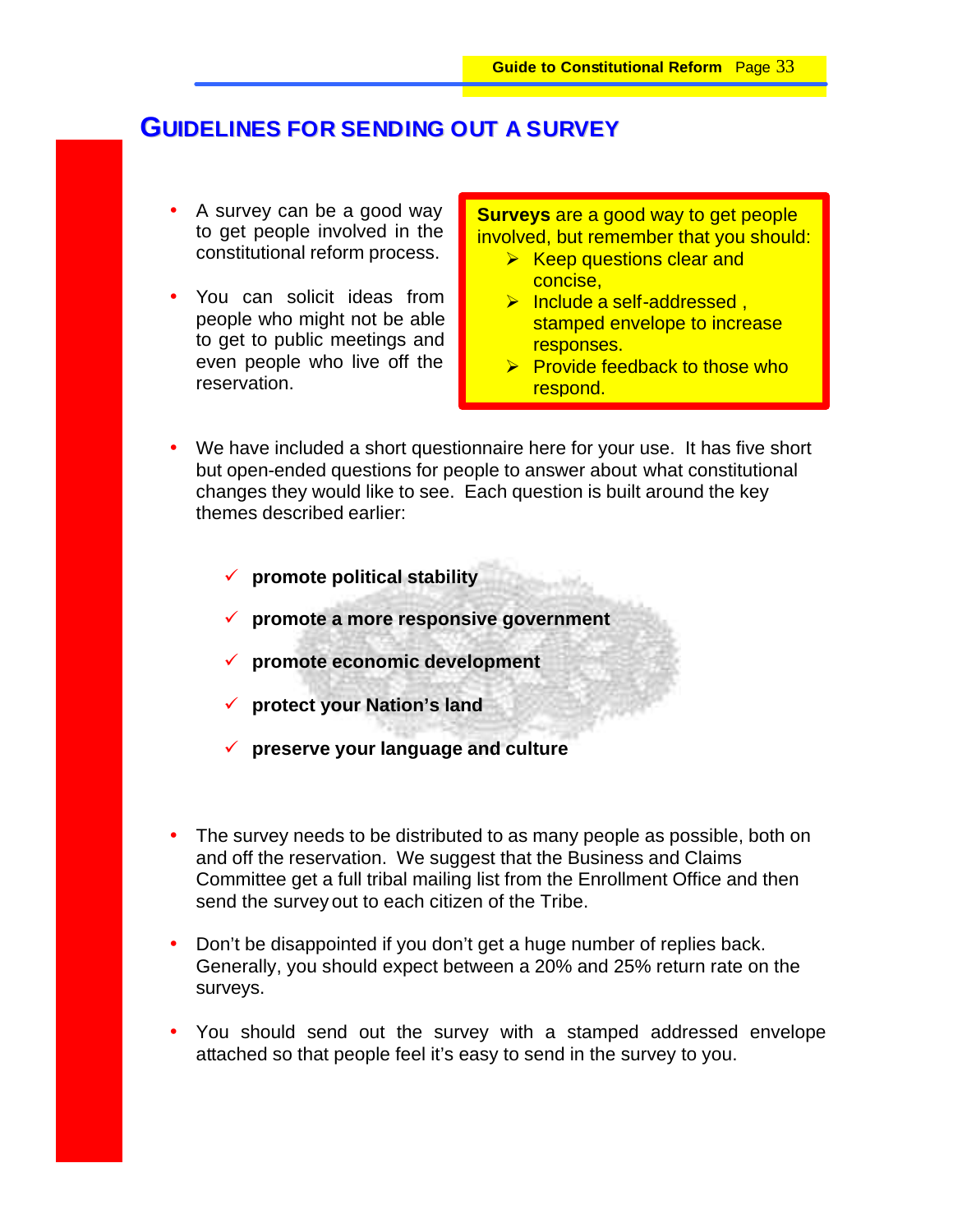- Once you receive the surveys back a team of people will need to go through the responses and summarize the results. These responses should then be used to help write the final version of the amendments on the ballot.
- There should also be an article in the Sioux messenger before the general election describing what kinds of things people suggested for constitutional reform and explaining which ideas have been taken up and become part of the amendments.

**If people respond and then feel as if no one is listening to them - they won't bother getting involved during later reforms.**

It could also describe why certain ideas are going to have to wait for the second round. For example someone might have said that you should make changes to the judiciary but those changes won't be consider until the 2004 round.

**We have also attached an example of a longer, more detailed survey from the Grand Traverse Band of Ottawa and Chippewa Indians. This survey was sent out in the middle of a developed constitutional reform process. The Ihanktuwan Dakotah Oyate could carry out a survey like this in the future when people are more familiar with the constitutional reform process.**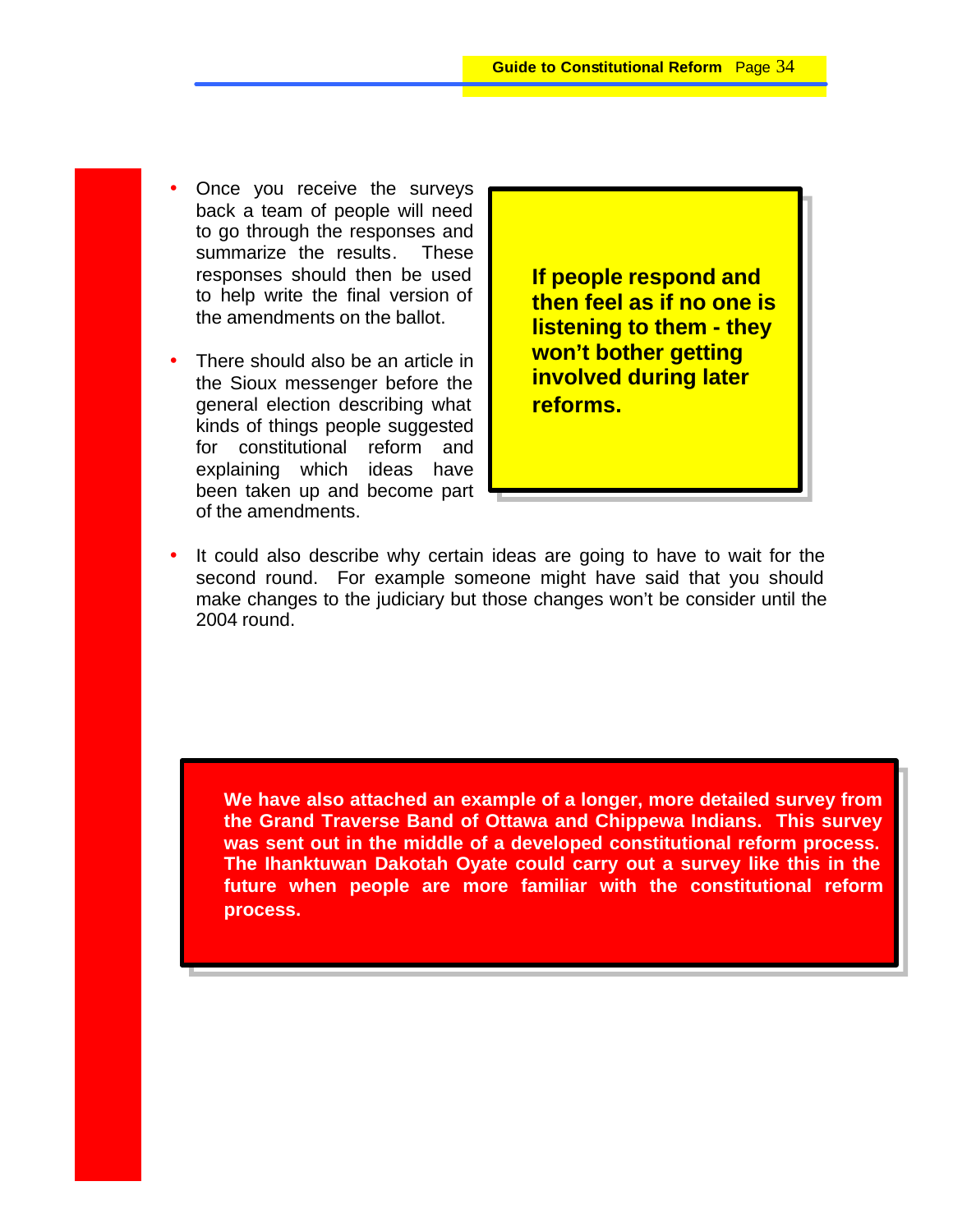# **CONSTITUTIONAL REFORM SURVEY FOR THE IHANKTUWAN DAKOTAH OYATE**

As citizens of the Ihanktuwan Dakotah Oyate your input is needed to revise your Constitution.

Your Constitution is the guide to governing your organization. It is the foundation of a stable government and balances the rights of the people against those of the government. It should project a positive image of the nation as a sovereign entity that deserves respect and recognition within the community at large.

Please take a moment to consider the following questions, and forward your recommendations to the Constitutional Revision Committee at the address listed below:

**The Tribe wishes to have a more stable economy and provide a better future for its citizens. What Constitutional changes would help make this happen?**

**The Tribe wishes to protect its cultural heritage and incorporate traditional values into the Constitution. How do you think the Constitution can be changed to do this?**

**What changes to the Constitution would help the Tribe exercise sovereignty over its territory?**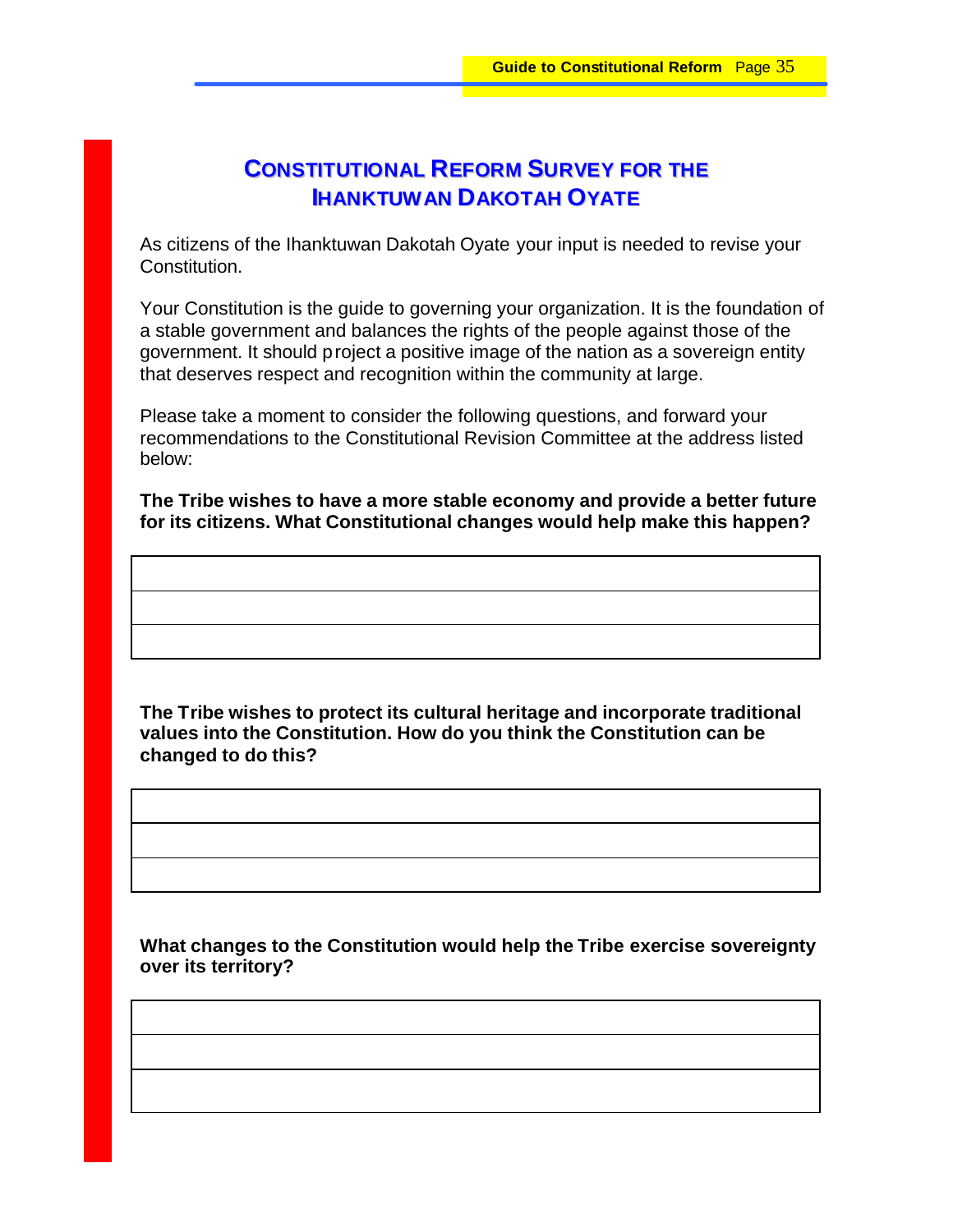**What Constitutional changes would help make the government of the Ihanktuwan Dakotah Oyate more stable and more accountable to the people?**

**Any other general comments regarding the process of Constitutional change would be appreciated.** 

**If you would rather speak to a member of the Constitutional Revision Committee, please call Vince Two Eagles at (605) 384-3814.**

> **Please mail all responses before June 20th, 2003 to: Ihanktuwan Dakotah Oyate Constitution Revision Committee Box 9, Wagner, SD 57390**

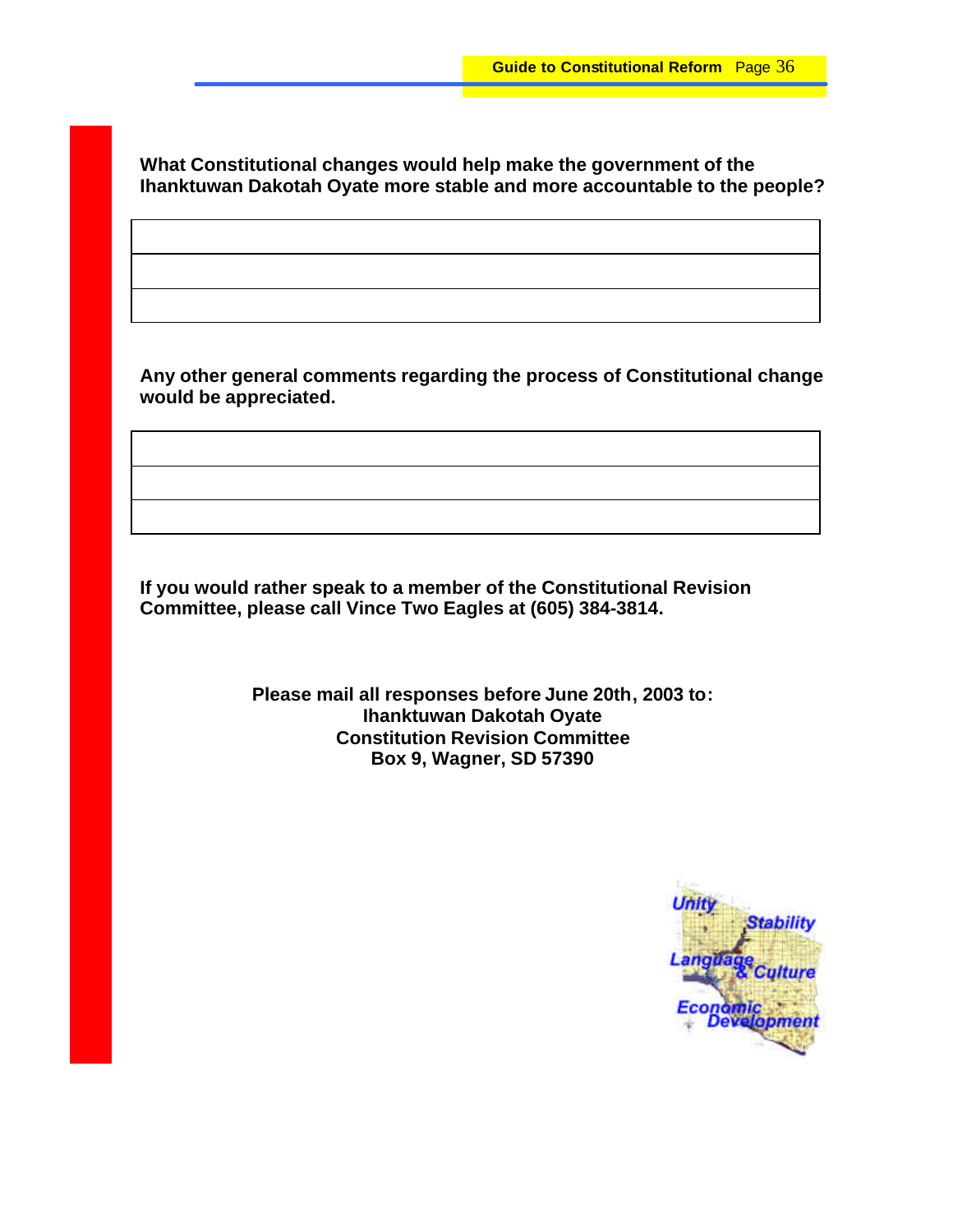# **ARTICLE FOR THE SIOUX MESSENGER**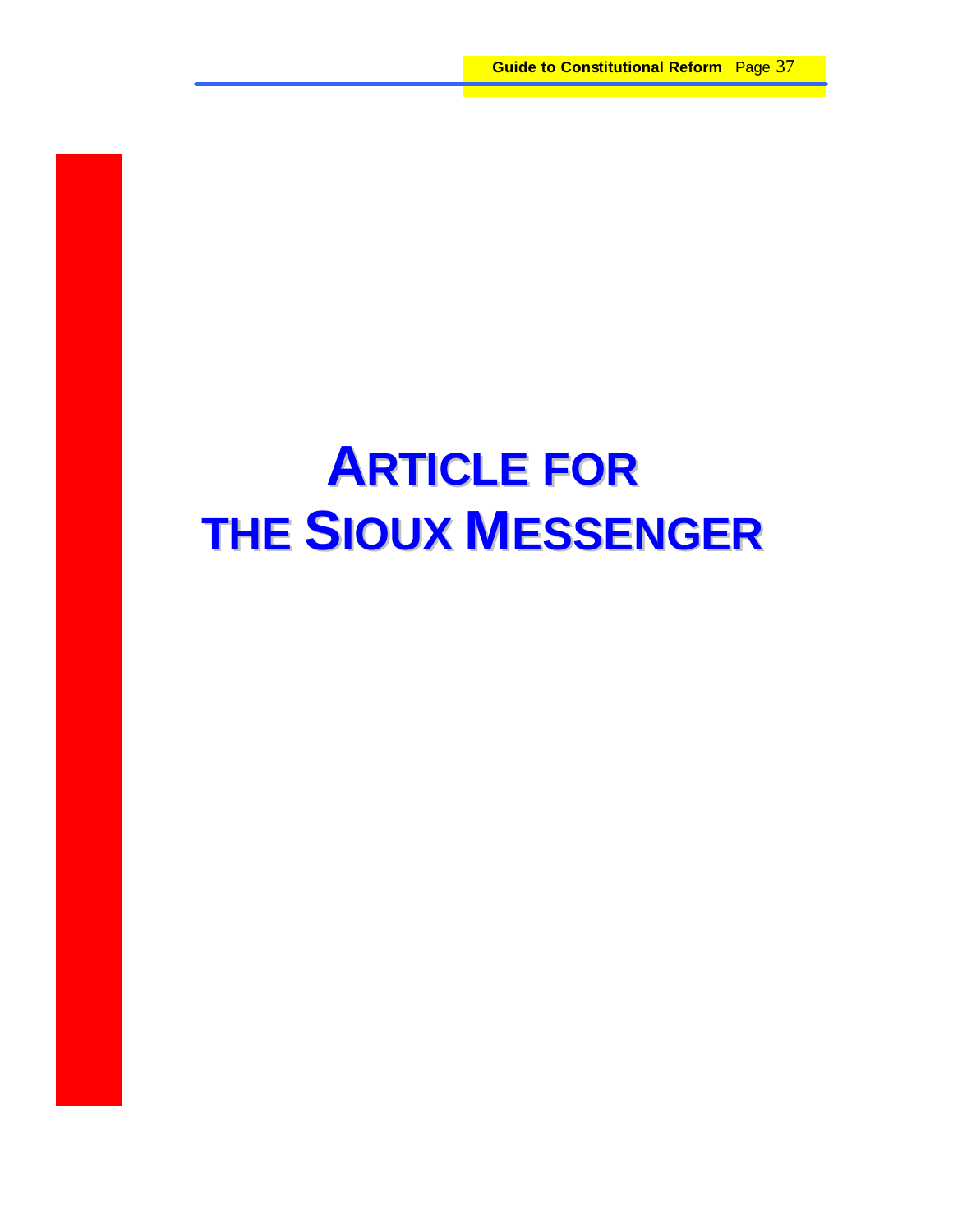# **ARTICLE FOR THE SIOUX MESSENGER**

"The Ihanktuwan Dakotah Oyate needs a constitution which will lay the foundation for a stable government and ensure the rights of all the people in the nation. The constitution which we have at the moment needs to be improved so that it can promote political stability and economic development, protect our Nation's land and preserve our language and culture.

The Constitution Revision Committee was set up by the Business and Claims Committee to come with some ideas on how to reform the Ihanktuwan Dakotah Oyate Constitution. The Committee wants to consult with all the citizens about what changes should be made to the constitution. They will then report back to the Business Claims Committee. The proposed amendments to the constitution will be put to the vote in the September 2003 general elections.

Right now the constitution has a General Council with a quorum of 20. The Executive is the Business and Claims Committee with 2 year terms. There is no separate Judiciary and nor is there a Bill of Rights. The constitution also says that membership is based on a ¼ blood quantum.

It takes a long time to reform a constitution. It's important that each individual in the nation takes times to think about the changes. If we rush it then we might get it wrong and it's worth making sure that people feel okay about each change. This time around the Constitution Revision Committee is looking at three specific changes.

The three areas are adding a new preamble to the constitution, removing any reference to the Bureau of Indian Affairs and adding a Bill of Rights for the Ihanktuwan Dakotah Oyate. The Constitution Revision Committee will be holding public meetings and workshop in June and July to ask people for their opinions on these possible constitutional reforms.

Please get involved in the constitutional reform process. All voices need to be heard and the Constitution Revision Committee is ready to listen to what you have to say."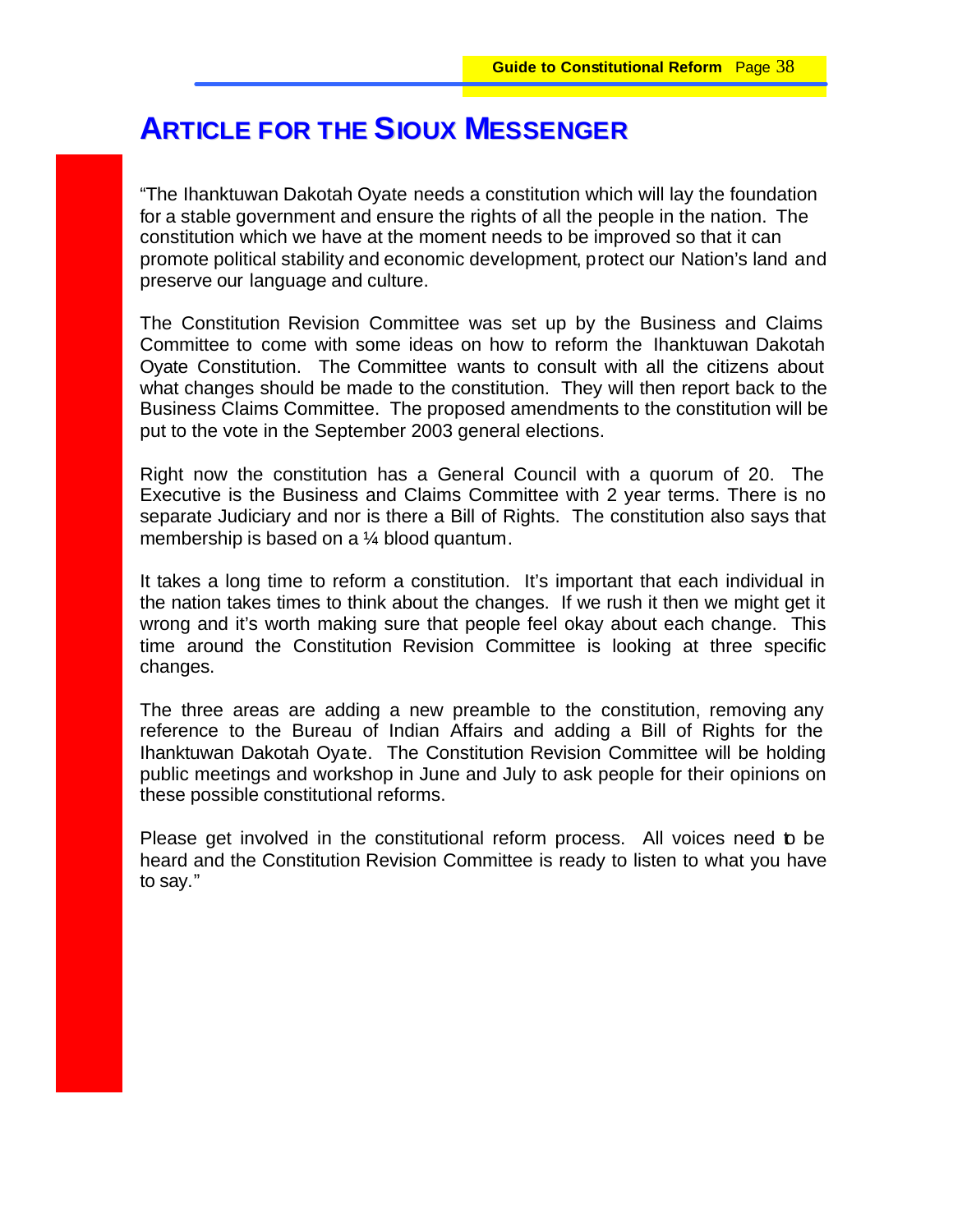# **SAMPLE NOTES TO BE HANDED OUT AT A CONSTITUTIONAL REFORM PUBLIC MEETING**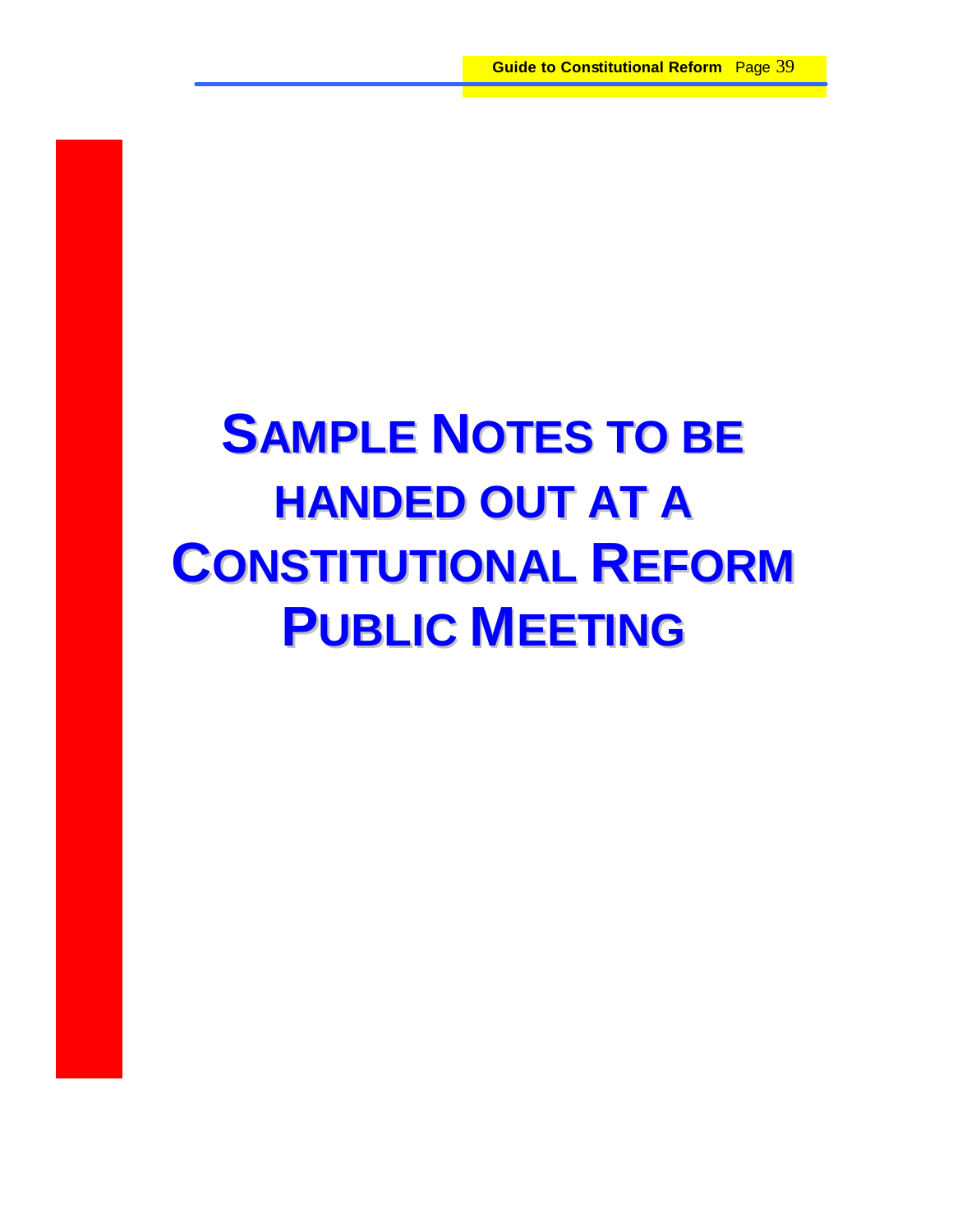# **SAMPLE NOTES TO BE HANDED OUT AT A CONSTITUTIONAL REFORM PUBLIC MEETING**

#### **The constitutional reform process**

The Constitution Revision Committee is holding these meetings to get your ideas on a small number of possible reforms to the constitution. It takes a long time to reform a constitution.

It's important that each individual in the nation takes time to think about each of the changes. If we rush it then we might get it wrong and it's worth making sure that people feel okay about each change. We are going to look at changes in batches of 3 so that we don't move too fast.

#### **Three areas for constitutional reform**

- 1) Adding a new preamble to the constitution
- 2) Removing any reference to the Bureau of Indian Affairs
- 3) Adding a Bill of Rights for the Ihanktuwan Dakotah Oyate

1. Preamble: The preamble to a Constitution sets the tone of the document and explains its basis and objective. An effective preamble will give notice to anyone who reads it that the Nation is strong and sovereign.

Current Problems:

- References to the Commissioner of Indian Affairs.
- References to the Yankton Sioux Tribe.
- Does not clearly state the goals of the Ihanktuwan Dakotah Oyate.

Proposal:

- Clearly states the purposes and objectives of the people.
- Removes references to Commissioner.
- Replaces Yankton Sioux with traditional name of our people "Ihanktuwan" Dakotah Oyate".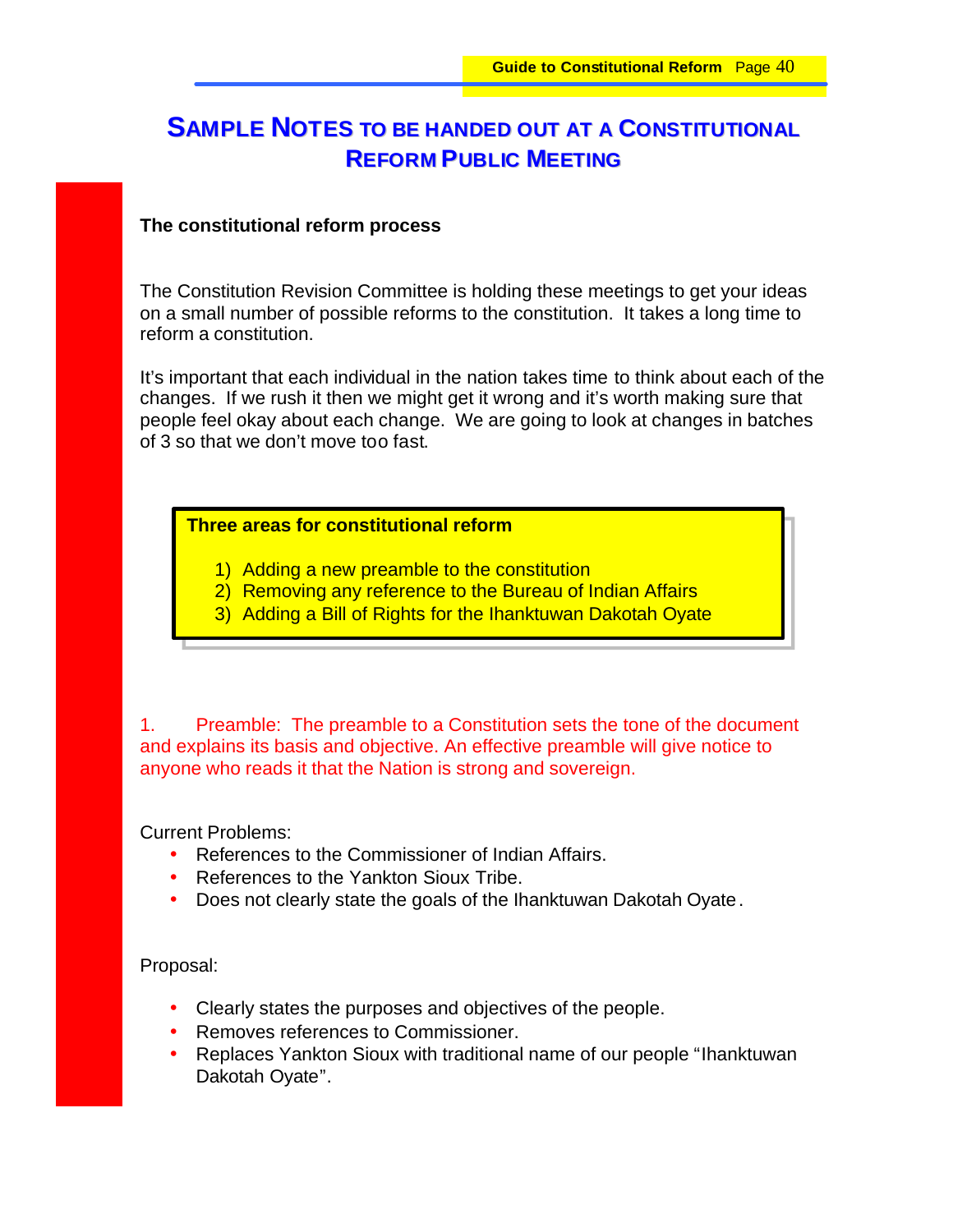2. Removal of requirement of BIA approval.

Current Problems:

- All amendments to our Constitution must be first approved by the Commissioner of the Bureau of Indian Affairs before they are deemed valid.
- A sovereign nation should not have to rely on the approval of another nation.

Proposal:

• As BIA approval is not required by law, by removing these provisions from our Constitution, we will reinforce our assertions of sovereignty.

#### 3. Bill of Rights:

Current Problems:

• Our Constitution does not protect the people from actions of the government.

Proposal:

• The proposed Bill of Rights will ensure that our government will not act in a way that infringes on our basic rights as citizens of Ihanktuwan Dakotah Oyate.

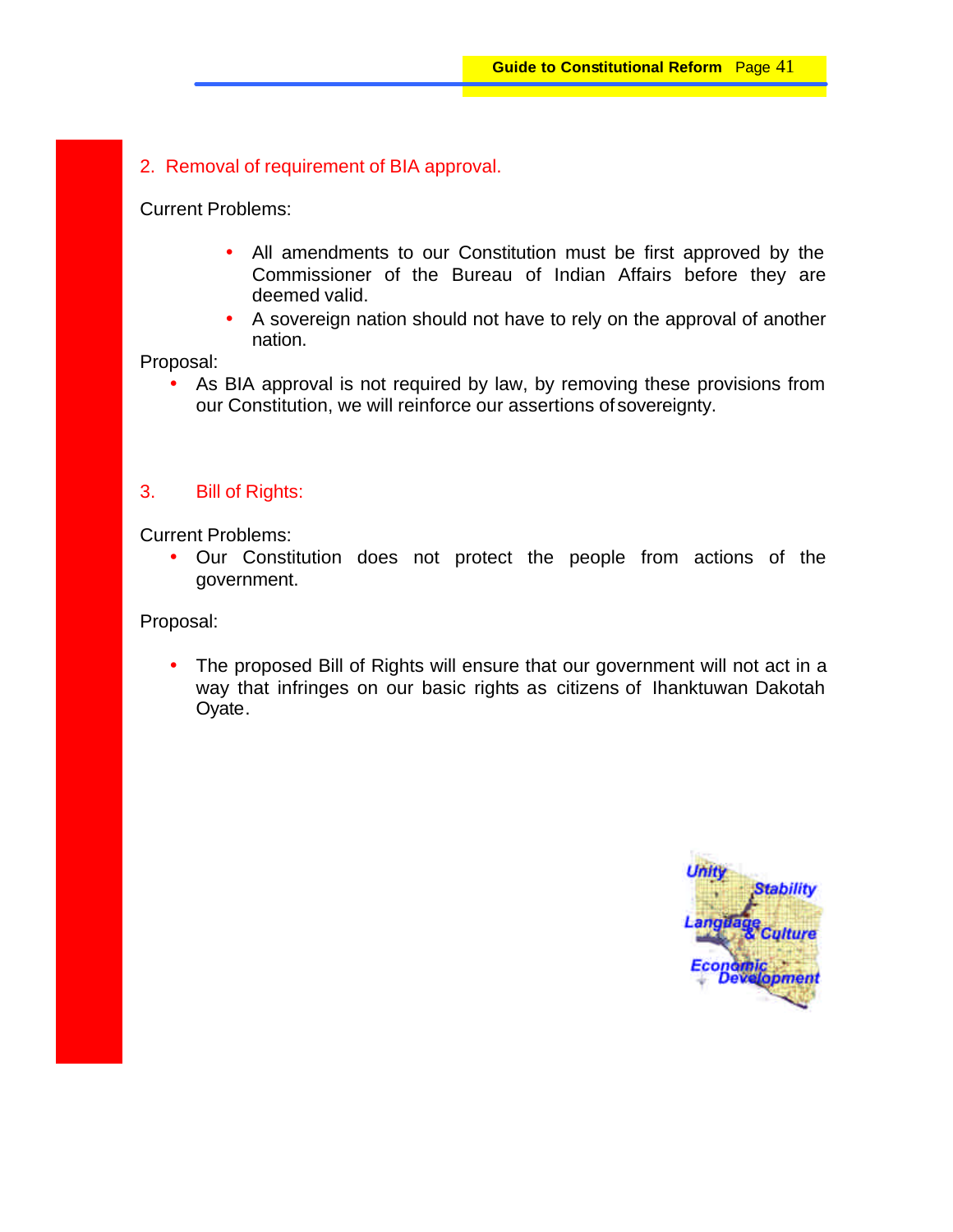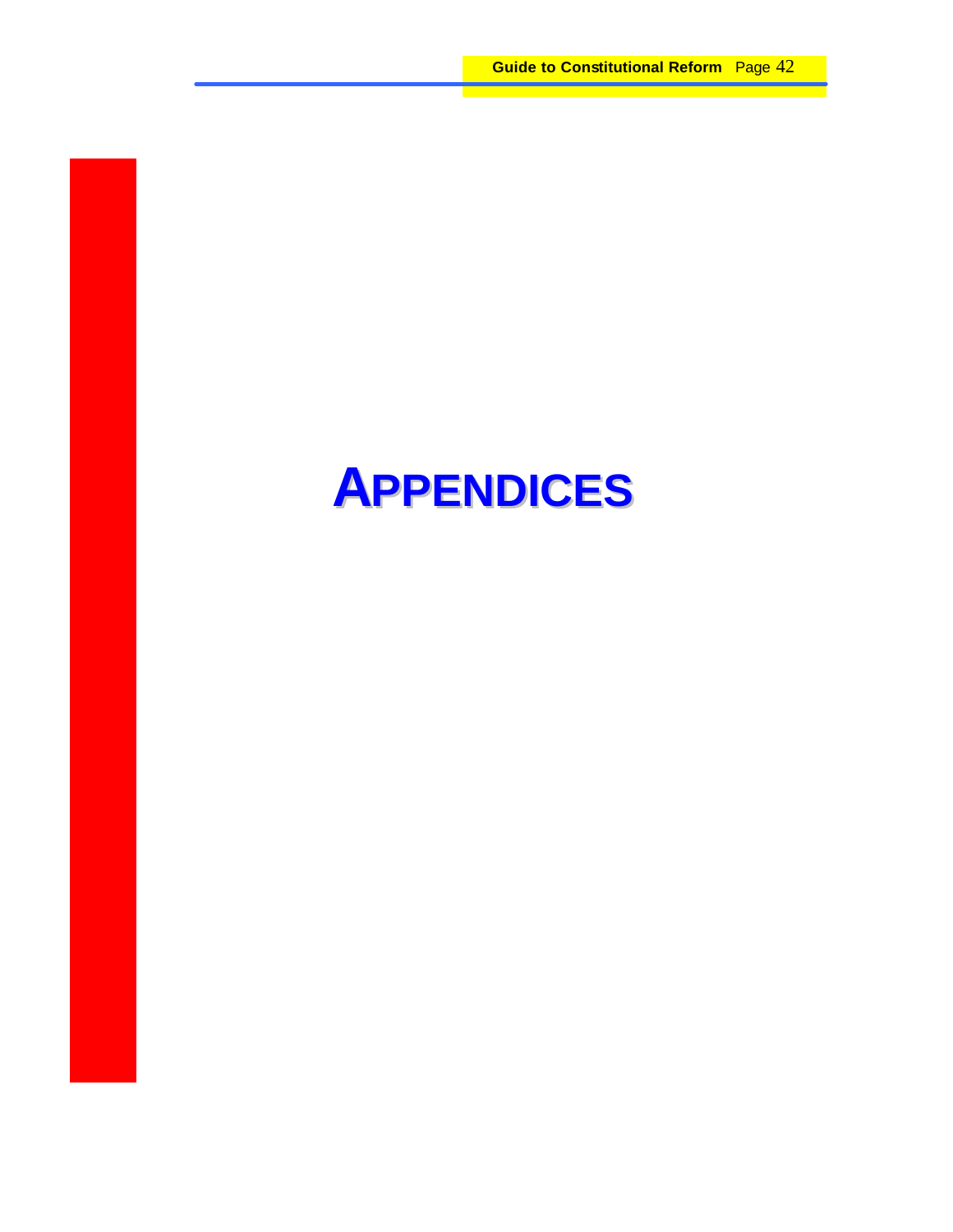## **APPENDIX A**

## **EDITING MICROSOFT WORD**

- Each of the documents we have provided you with are in Microsoft Word. We have attached the documents on a floppy disk and a CD for future use.
- The May to October Plan is meant to be replicated each year as more constitutional amendments are made and more and more people get involved. You can update the documents at any time.
- When you want to change a document, for example the article for the Sioux Messenger, just open the file on the floppy disk or the CD. Type in your new text and go to File, Save As and then give the file a new name for example "Article for Sioux Messenger 2004". This should leave you with a 2003 version and a 2004 version. Highlight the text you want to remove and hit delete.
- There will be plenty of room on the CD for new documents. This way you can keep a store of constitutional reform materials and update them as and when you need them.
- We have included all the photos we took while in Yankton. There are stored as jpeg files on the CD too. You can insert them into documents by going to Insert, Picture, From File and opening them from the CD Drive (often D Drive). You can then resize the pictures in Word.

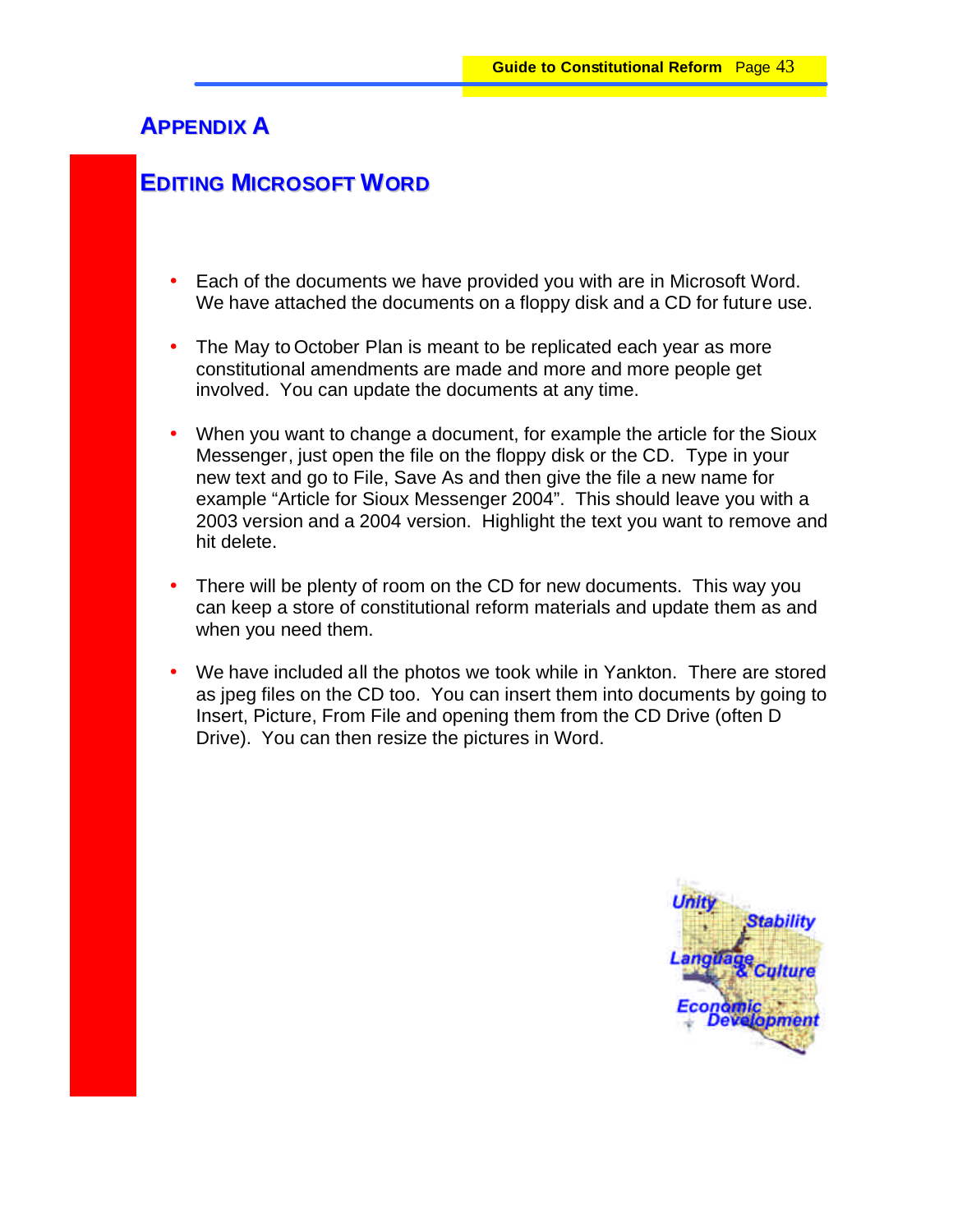## **APPENDIX B**

#### **FUNDING INFORMATION**

**Following is some information about the Administration for Native Americans (ANA). The ANA through its Social and Economic Strategies (SEDS) has provided funding to Tribes in the past for constitutional reform.**

#### **What is the ANA?**

The ANA promotes lasting self-sufficiency and enhances self-government largely through grants with social and economic development strategies (**SEDS**). These are competitive financial assistance grants in support of locally determined and designed projects to address community needs and goals. These programs affirm that Indian Tribes are fully sovereign nations, entitled by treaty and law to be dealt with on a government to government basis.

#### **How do we apply for funding?**

The ANA makes applying for funding as easy as possible and is willing to help as much as they can. To receive a grant from ANA, a Tribe or Native non-profit organization must submit an Application for Financial Assistance. An Application kit which gives detailed instructions for submitting an application may be downloaded from the ANA web site at: http://www.acf.hhs.gov/programs/ana/application.html



## **Can we get help with our application?**

#### **YES!!**

The **Training and Technical Assistance (T/TA)** Providers are available to assist ANA applicants to conceptualize strategies for Social and Economic Development and translate them into a viable application for ANA funds. The T/TA is provided at **no cost to the recipient**.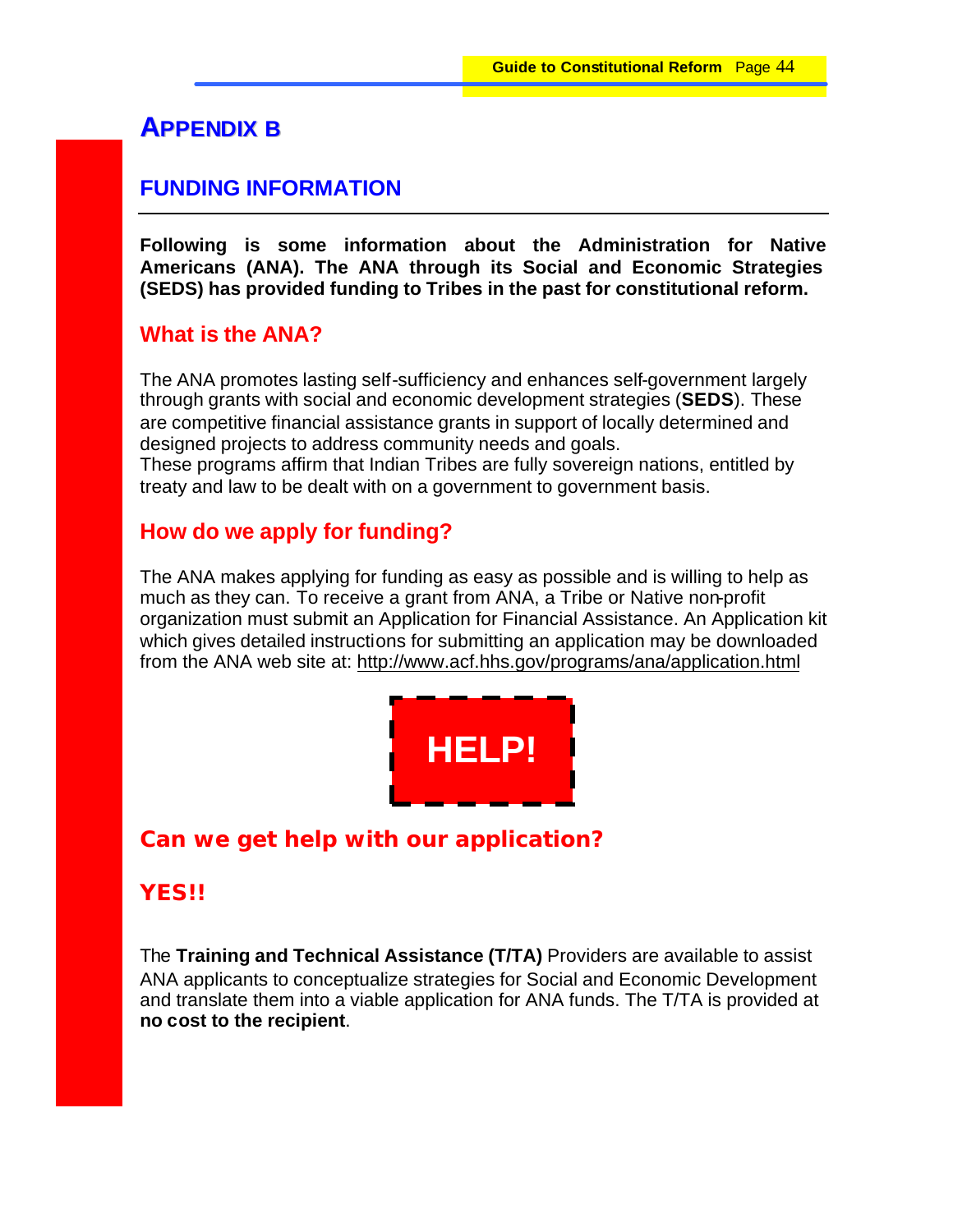# **Who do we contact for help?**

#### **The T/TA provider for South Dakota is:**

Native American Management Services, Inc. 6858 Old Dominion Drive, Suite 302 McLean, Virginia 22101 Toll Free: 1-888-221-9686 (703) 821.2226 x-234 Fax: (703) 821.3680 Allison Nyholm, Project Manager Email: anyholm@namsinc.org www.namsinc.org/ana/



# **What are the deadlines for our application?**

The deadlines have not been announced for this year but last year they were:

# **January 17 and May 2**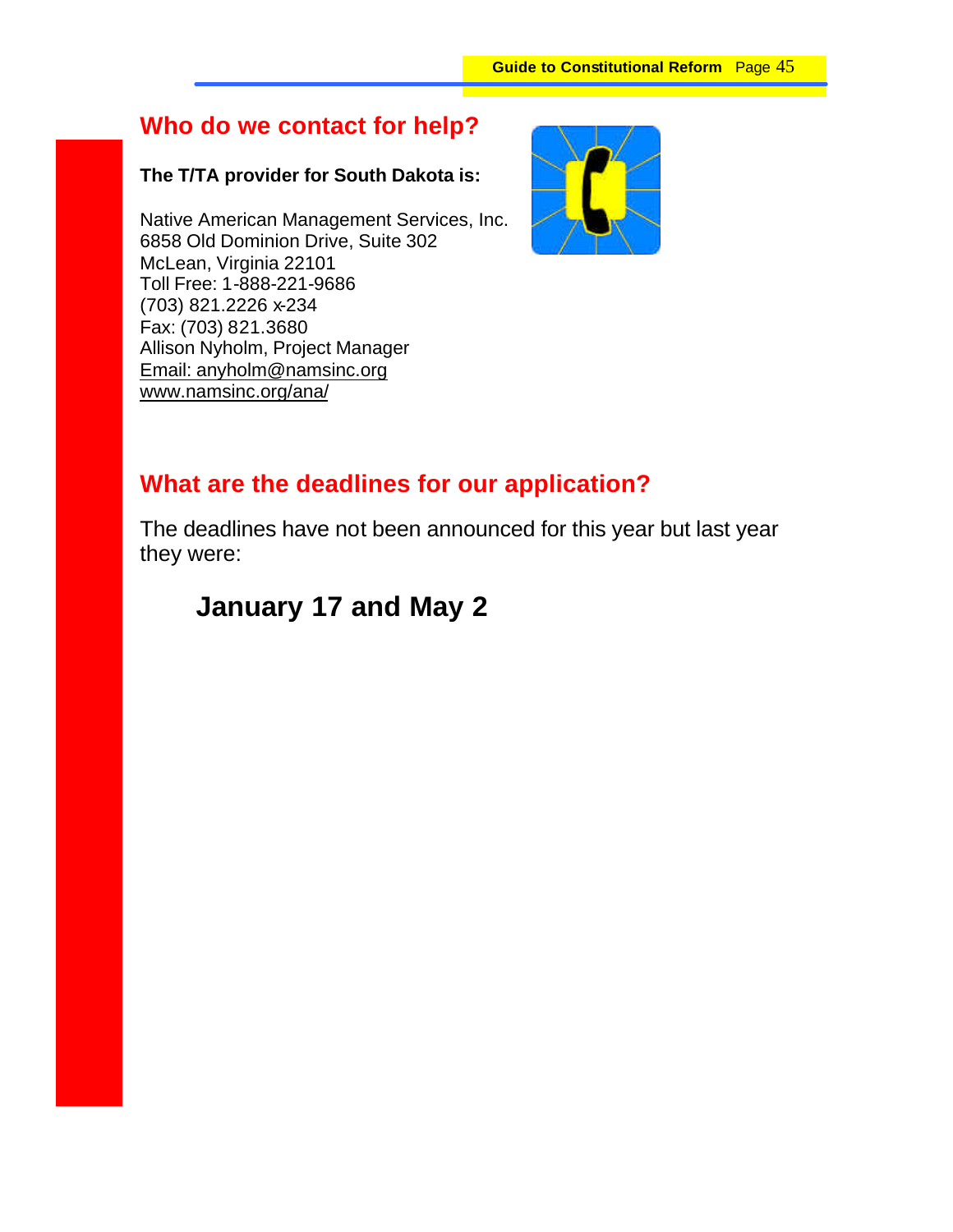# **APPENDIX C**

#### **TRAINING INFORMATION**

#### **NCAI WORKSHOP ON AMERICAN INDIAN CONSTITUTIONAL REFORM**

We have enclosed information regarding the National Congress of American Indians (NCAI) mid-winter conference to be held in Phoenix this June 17 and  $18<sup>th</sup>$ . This conference will be very helpful and it would be great if the Committee members could attend.

We have enclosed:

- $\checkmark$  Registration Form
- $\checkmark$  Announcement with contact information
- $\checkmark$  Agenda

Below is a brief outline of what will be discussed regarding constitutional reform:

#### Mornings of June 17 and June 18, 2003

#### **(DRAFT AGENDA)**

#### **1. Introduction by Harvard Project**

Eric Lemont (Harvard Project Research Fellow and Project Director, Initiative on American Indian Constitutional Reform)

#### **2. Planning a Successful Reform Process**

Maximizing Citizen Education and Participation Lenny Dixon (Lummi Nation Constitutional Outreach Coordinator)

#### **3. Managing the Politics of Reform: Large Nation**

Jay Hannah (Chair, Cherokee Nation Constitution Convention)

#### 4. **Meeting New Challenges While Retaining Traditional Values**

Le Roy Shingoitewa (Chair, Hopi Tribe Constitutional Reform Committee)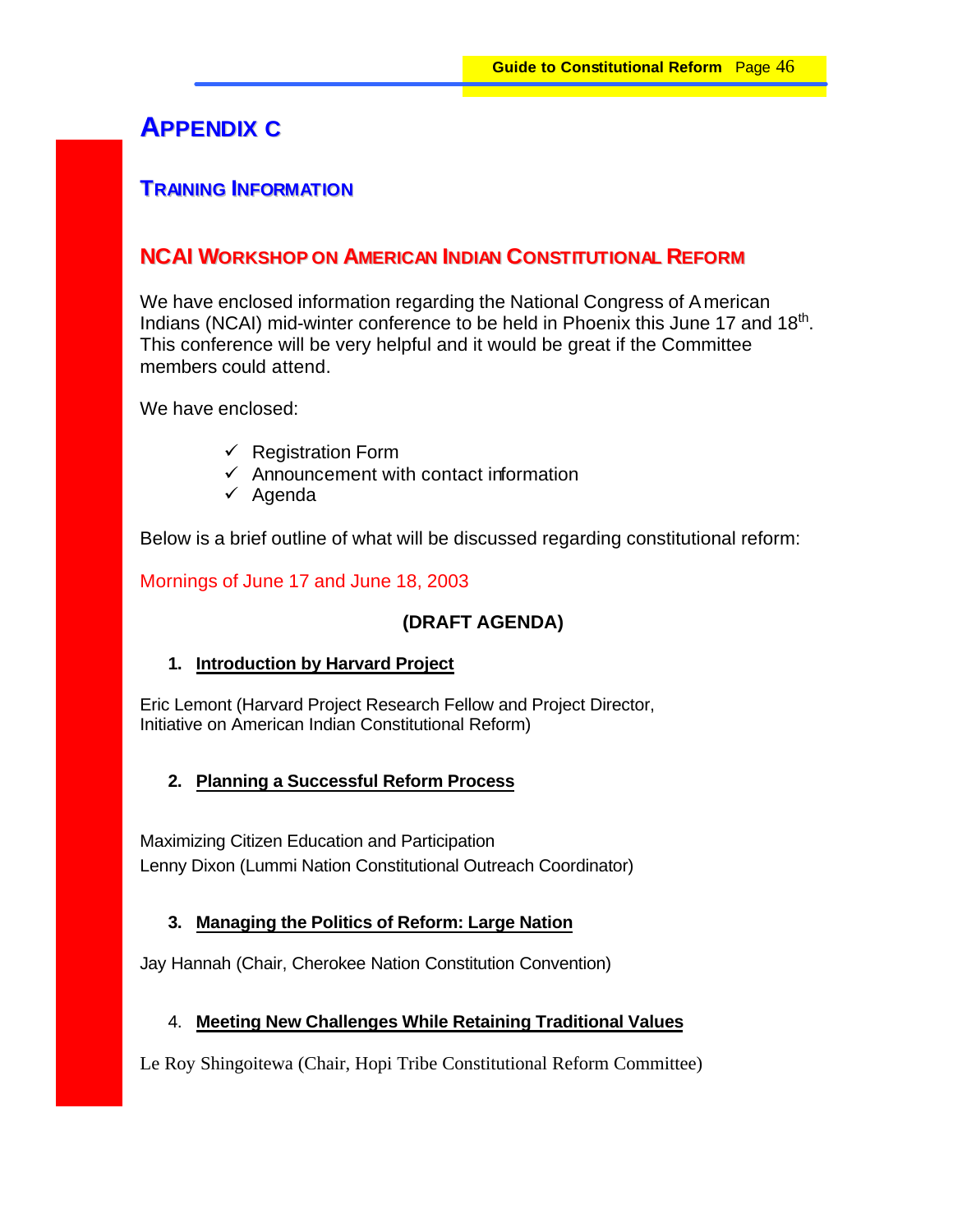# **APPENDIX D**

## **BIBLIOGRAPHY**

- 1. Erik Lemont, Current Issues in American Constitutional Reform (Book in Progress).
- 2. David Wilkins, *Seasons of Change: Of Reforms, Melees and Revolutions in Indian Country, in* CURRENT ISSUES IN AMERICAN INDIAN CONSTITUTIONAL REFORM (E. Lemont, ed.) (Book in Progress).
- 3. Erik Lemont, *Realizing Constitutional Change Through Citizen Participation, in* CURRENT ISSUES IN AMERICAN INDIAN CONSTITUTIONAL REFORM (E. Lemont, ed.) (Book in Progress).
- 4. Kirke Kickingbird, *Models for American Indian Civic Education, in* CURRENT ISSUES IN AMERICAN INDIAN CONSTITUTIONAL REFORM (E. Lemont, ed.) (Book in Progress).
- 5. Erik Lemont, *Overcoming the Politics of Reform: The Story of the 1999 Cherokee Nation Constitution Convention, in* CURRENT ISSUES IN AMERICAN INDIAN CONSTITUTIONAL REFORM (E. Lemont, ed.) (Book in Progress).
- 6. Hassen Ebrahim, *Constitution-Making in Southern Africa- Challenges for the New Millennium, in* CURRENT ISSUES IN AMERICAN INDIAN CONSTITUTIONAL REFORM (E. Lemont, ed.) (Book in Progress).
- 7. REPORT ON BEST PRACTICES IN DEVELOPING EFFECTIVE PROCESSES OF AMERICAN INDIAN CONSTITUTIONAL REFORM (Executive Session on American Indian Constitutional Reform, August 26, 2002).
- 8. Conversation with Vince Two Eagles, Chair, Yankton Sioux Constitution Revision Committee (March 21, 2003).
- 9. Conversation with Margaret Zephier, Member, Yankton Sioux Treaty Steering Committee (March 21, 2003).
- 10.Conversations with Ron Sully, Thurman Cournoyer, Gordon Shields, and Leo O'Connor, Members, Yankton Sioux Constitution Revision Committee (March 20, 2003).
- 11.Stephen Cornell and Joseph P. Kalt, *Where's the Glue? Institutional Bases of American Indian Economic Development,* Harvard Project on American Indian Economic Development (1991).